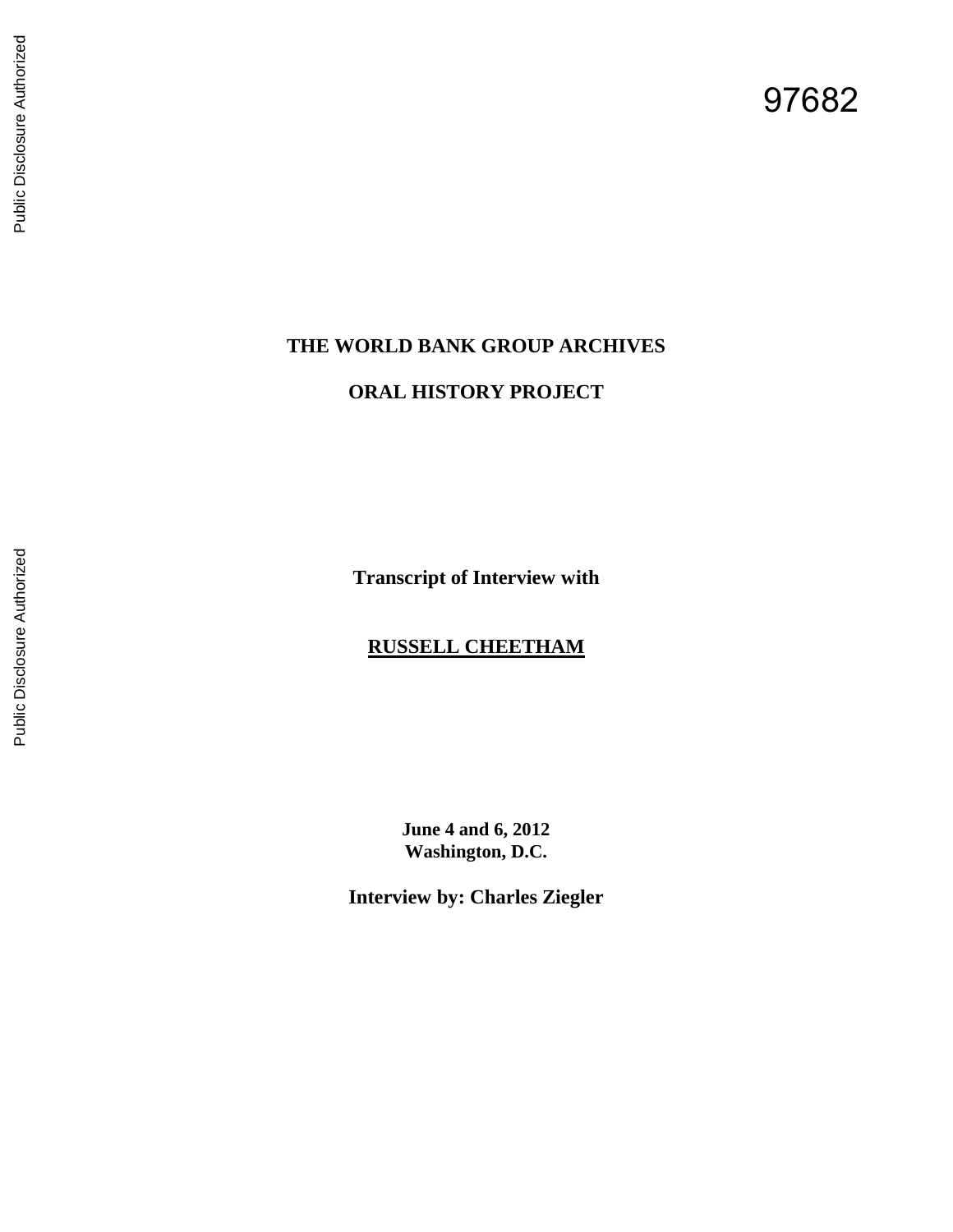# **Session 1 June 4, 2012 Washington, D.C.**

#### **[Begin Tape 1, Side A]**

**ZIEGLER:** Today is June 4, 2012. My name is Charles Ziegler, a consultant with the World Bank Group Oral History Program. I have with me today in the Archives of the World Bank Group Mr. Russell Cheetham, and we will be discussing his career with regard to Indonesia.

Well, Russ, I'm glad you were able to come today and participate in the World Bank's Oral History Program. We'll start with an easy question. When and where were you born?

**CHEETHAM:** I was born in 1939 in Sydney, Australia.

**ZIEGLER:** Could you just say briefly a little bit about your early life and education?

**CHEETHAM:** Yes. After going to primary school, mainly in rural areas of Australia, I grew up as a farming boy, so to speak. I went to a boarding school for my secondary education, my high school education.

**ZIEGLER:** This was also in Australia?

**CHEETHAM:** Also in Australia, yes. It was an agricultural college, where the 200 boys in that school at the time provided the labor for the farming operation. There was a fully-fledged farm as well as a fully-fledged school. It had an agricultural element in the high school curriculum, plus practical farm experience.

**ZIEGLER:** What were some of your work experiences before you joined the World Bank?

**CHEETHAM:** Well, I went on from my boarding school days, and did my undergraduate studies at Sydney University in agricultural science. I became a cadet while I was at Sydney University, under contract to go and work in Papua New Guinea as soon as I graduated from Sydney University.

**ZIEGLER:** Now a cadet in that sense, was that a military?

**CHEETHAM:** No, no. They paid me a salary for a year or so at university when I became a cadet. They sent me up to New Guinea when I was still at university for three months to start learning about doing patrols in the mountains of New Guinea. I came back to Australia, finished my last year in college, and then a couple of days after that, I flew back to New Guinea and started work as an agricultural officer for the government in Papua New Guinea.

**ZIEGLER:** How did you wind up at the World Bank?

**CHEETHAM:** I decided, after working for about, oh, seven years in New Guinea, something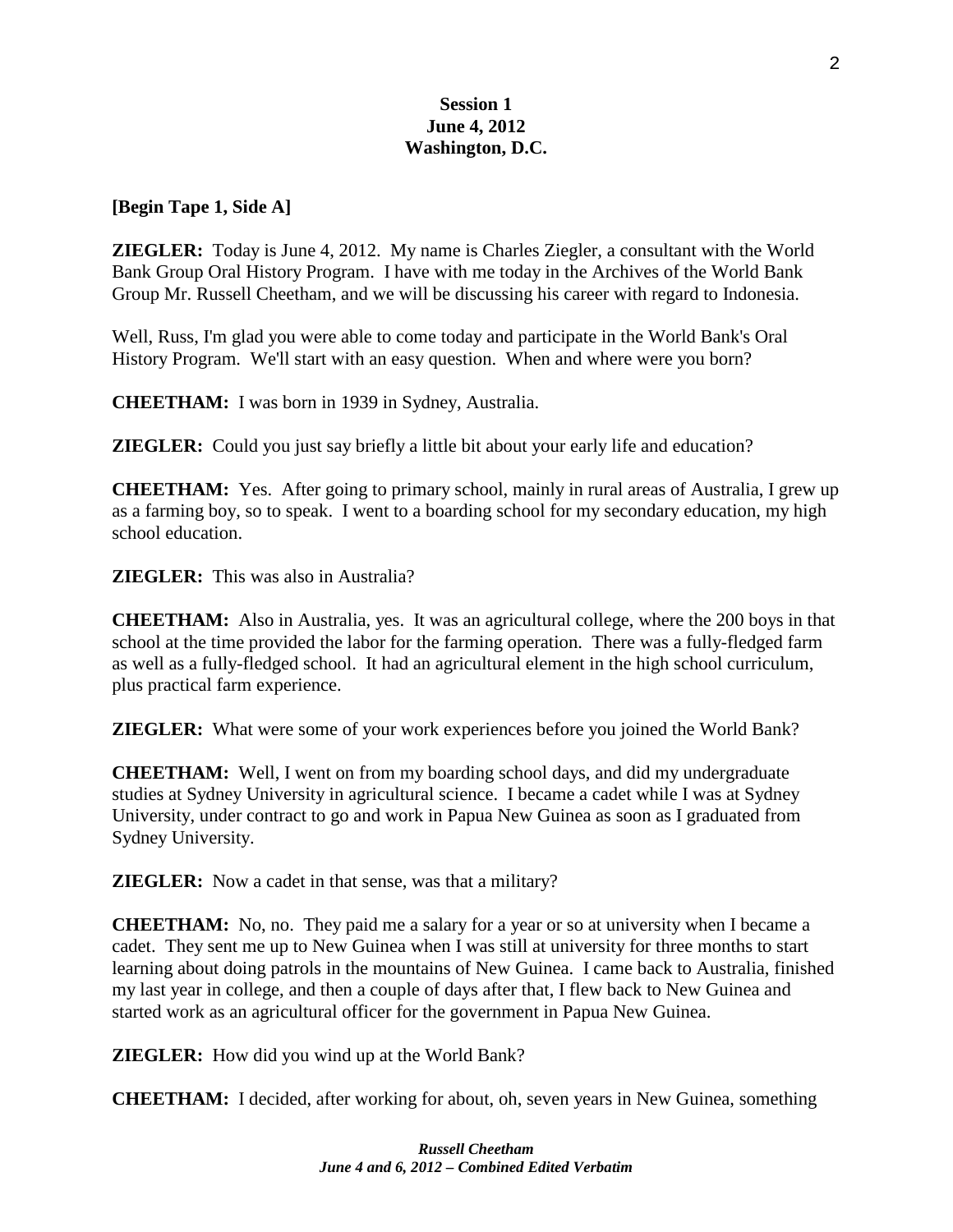like that, I decided prior to that that I wanted to do my graduate education. I had advice from various friends about what to do. Should I do a Ph.D. in Australia, or should I do a Ph.D. somewhere else? The advice I got was go to the United States and do it there because the Australian—in those days, the Australian Ph.D. systems were very narrowly focused. So I applied to a number of schools in the United States. I also applied to the Fulbright folks for some support. I was fortunate enough to become a Fulbright Scholar and came over to the United States to do my post graduate studies. I went to the University of Wisconsin, and I just got a master's degree in economics and a Ph.D. in economics while I was there.

**ZIEGLER:** So that was the end of farming, pretty much?

**CHEETHAM:** Yes. I'd already decided that was a hard way to make a living, so I moved from technical agriculture into economics. Then, like all impoverished graduate students, since I had a wife and two children—one of whom was born in Madison, Wisconsin—I needed a job. I had worked with the World Bank when the first World Bank mission came to Papua New Guinea in 1964, when I was the coordinating officer on the agricultural side for their work. So I knew a little bit about them, and knew Horst von Oppenfeld, who used to work for the Bank for many years.

**ZIEGLER:** The name's familiar, yes.

**CHEETHAM:** He was the person I coordinated with. So I knew a little bit about the organization. I'd heard of it, and I'd seen what sort of work they do.

One of the professors at Wisconsin University was a man by the name of Hans Schmitt, who'd done some consulting work for the World Bank. He and I got to know each other well when I was a student there. We were talking about these things one day, and he said, "Well, why don't you apply to the World Bank for a job?" So I applied to the World Bank in my second year at Wisconsin and came over here for interviews. I was interviewed for a number of different positions, and I was offered several positions, one of which was to join the YP [Young Professionals] Program, another which was to join the Agriculture Projects Department and another of which was to join the Economics Department. I didn't know enough about the Bank to know which was the correct decision to make for me, so I went back to Wisconsin and I talked to Hans Schmitt about it, who knew a lot more about the World Bank than I did. Hans said, "Don't join the YP Program, you'll simply run around for three years doing all sorts of bits and pieces." He said, "Take a full-time professional job in the Bank from day one." So I decided on that basis I'd join the Economics Department, which is what I did.

**ZIEGLER:** The Economics Department has kind of had its ups and downs in the Bank's history. Was that an up period or a down period?

**CHEETHAM:** It was a time when Hollis Chenery was vice president.

**ZIEGLER:** So an up period, then.

**CHEETHAM:** But I only stayed for a year, formally. The reason for that was that two weeks after I arrived here to join the World Bank—I arrived in early June of 1969—about two weeks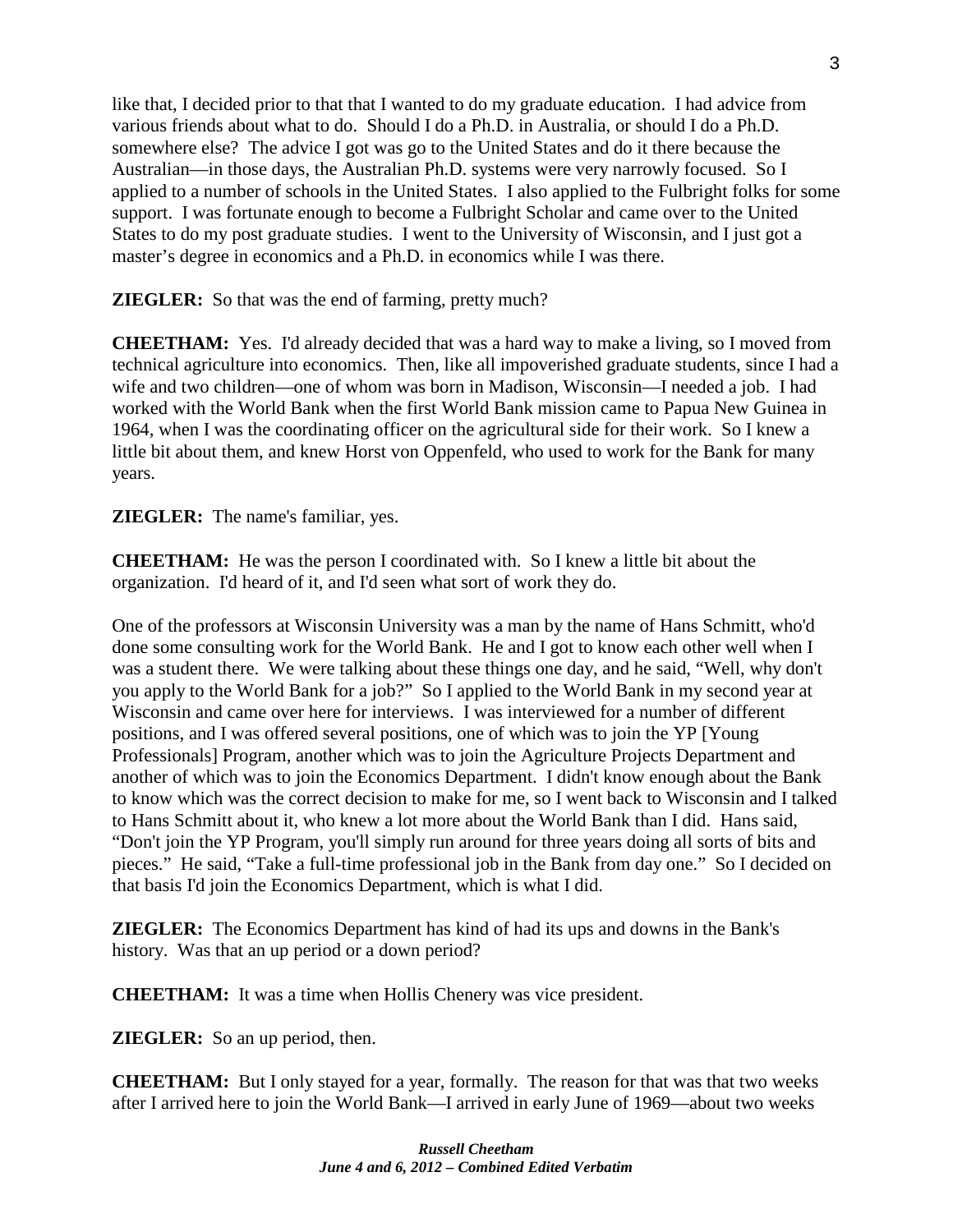after I arrived, I was asked whether I could go on an economic mission with Su-Chin Yang to Korea. So I agreed to do that, and I went with Su-Chin as the macroeconomist on the economic mission to Korea. Su-Chin and I got along quite well.

A couple of months after we got back and we finished writing the economic report on Korea, he then asked me to become the macroeconomic person on the Bank mission to Taiwan. In those days Taiwan was a member; it was only replaced by the People's Republic in 1980. So I went a couple of months later to Taiwan.

As soon as that report was finished, Su-Chin asked me to come back to Korea as the macroeconomist, which I did. And so by the end of my first year I'd already done four economic missions.

I decided that I enjoyed doing that, so I said to the chief economist in East Asia, [William M.] Gilmartin—and in those days I got to know him—and I said, "I might as well join the East Asia and Pacific Department."

He said, "That's a good idea."

So at the end of 12 months I moved from the Economics Department to the East Asia and Pacific Department. I probably did about ten days of work for the Economics Department in the year I was there.

**ZIEGLER:** Moving forward to July 1980, you were appointed director of the Resident Staff in Indonesia. How did that appointment come about?

**CHEETHAM:** With some difficulty. There are two strands to this. One was some quite serious problems in the Bank relationship with Indonesia at that time. I'll come back to the details in a moment. The second strand concerned [Robert S.] McNamara.

On the second strand first. I had come back from the Philippines to take the job of deputy director in the Economic Analysis and Projections Department. Without getting into a long story, I ended up *de facto* working for McNamara pretty much on a full-time basis, not as a person in his office but down in that department because we were doing a lot of the things that were central to having the *World Development Report*. There's a lot of history to how this all came about. But . .

**ZIEGLER:** You had a lot to do with the second *World Development Report*.

**CHEETHAM:** Yes. We'll get into that some other time. But *de facto* I was reporting to McNamara, not to Hollis Chenery and those people he had at the time. So when I was approached by the East Asia VP saying to whether I'd be willing to go out to Indonesia, we had to get a sign off from McNamara. His initial reaction was no, I was to stay here in Washington because of the work that I was doing in connection with these *World Development Reports*. After some to-ing and fro-ing, he relented and agreed that I could be released from the Economic Analysis and Projections Department. So I went out to Indonesia in early 1980.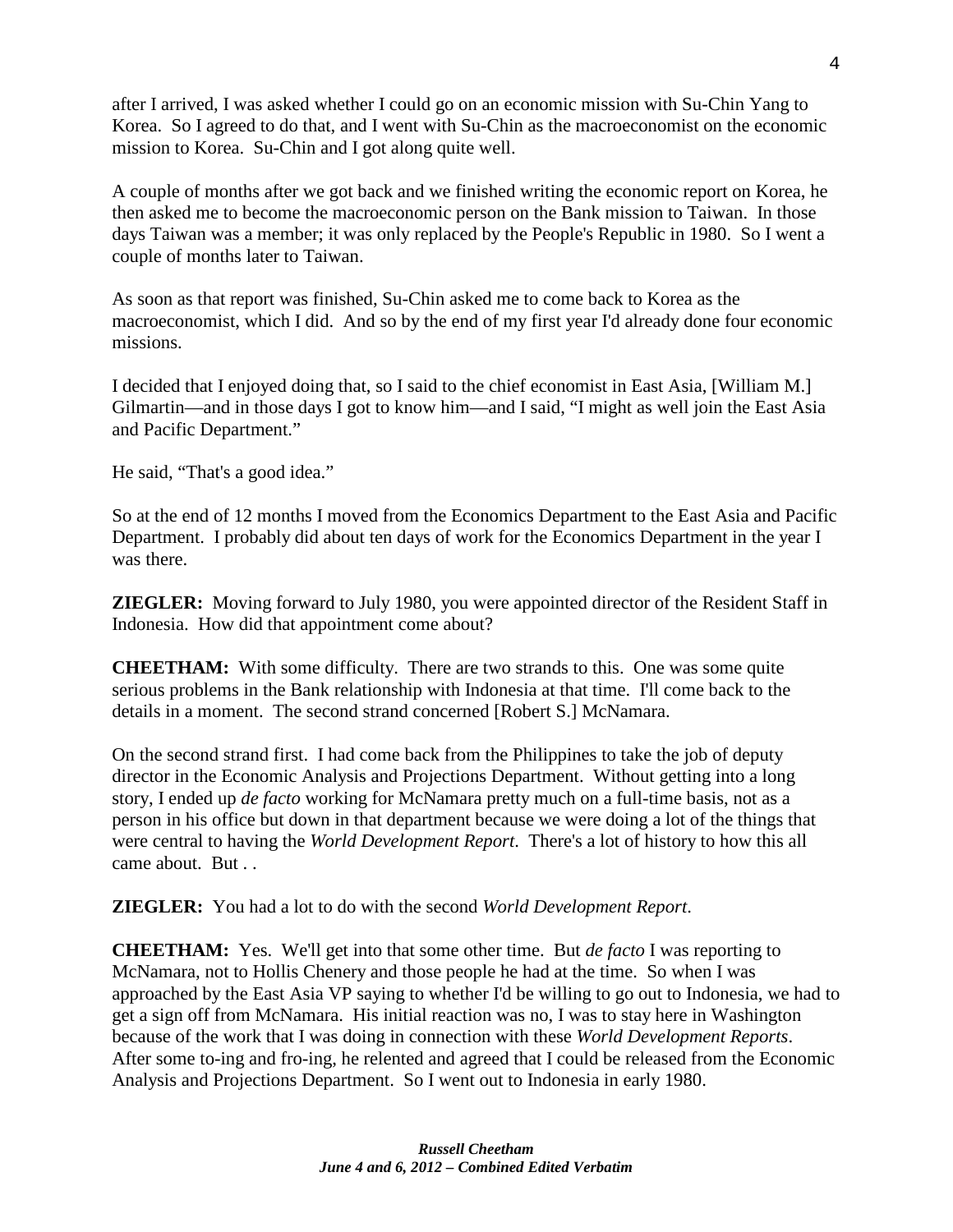

5

down. That led to my being approached as to whether I would go out there.

**ZIEGLER:** Could you say anything, in very general terms, about the nature of the problems that preceded you?

**CHEETHAM:** One story—there's lots of them, but I—at one point there was an economic report prepared by the Bank around about 1978, something like that. And the Indonesians were not happy with the report. So they met with the resident representative, and the ministers met with the resident representative and complained to him about the report. The resident representative said there was nothing that they could do about it, this was prepared by such and such people in Washington, D.C., it was their opinion that was being recorded, and there wasn't really anything much that he could do about it. The minister concerned said, "Okay, leave the problem with me." He was quite annoyed with the resident representative.

As soon as the resident representative left, this particular minister picked up the phone and called McNamara and said, "Bob, our government has a problem with the economic report, and this is the nature of the problem." In about twelve hours an instruction came out to Indonesia saying that the economic report was going to be re-written.

As soon as McNamara heard this, he called the vice president at the time and gave him some instructions. The vice president, in tum, gave the economic team that wrote the report some instructions. Those instructions were duly followed and there were some changes made in the report. That's the way the Indonesians worked. The relationship below McNamara was not good at that time, and if they had a serious issue they'd pick up the phone and talk to McNamara. That wasn't the only occasions that that happened, but it's one of them.

**ZIEGLER:** My next question is about the major challenges that confronted you upon becoming director, and how you addressed them. While, clearly, you mentioned one of the challenges that you had, were there any other particular issues?

**CHEETHAM:** Well, initially, my instruction when I went out there was to rebuild the relationship. That was the number one priority. In doing it—and this was the days when we had projects and programs departments. When Bernie Bell went out there, he reported directly to McNamara. That was downgraded; the successors reported to the programs director.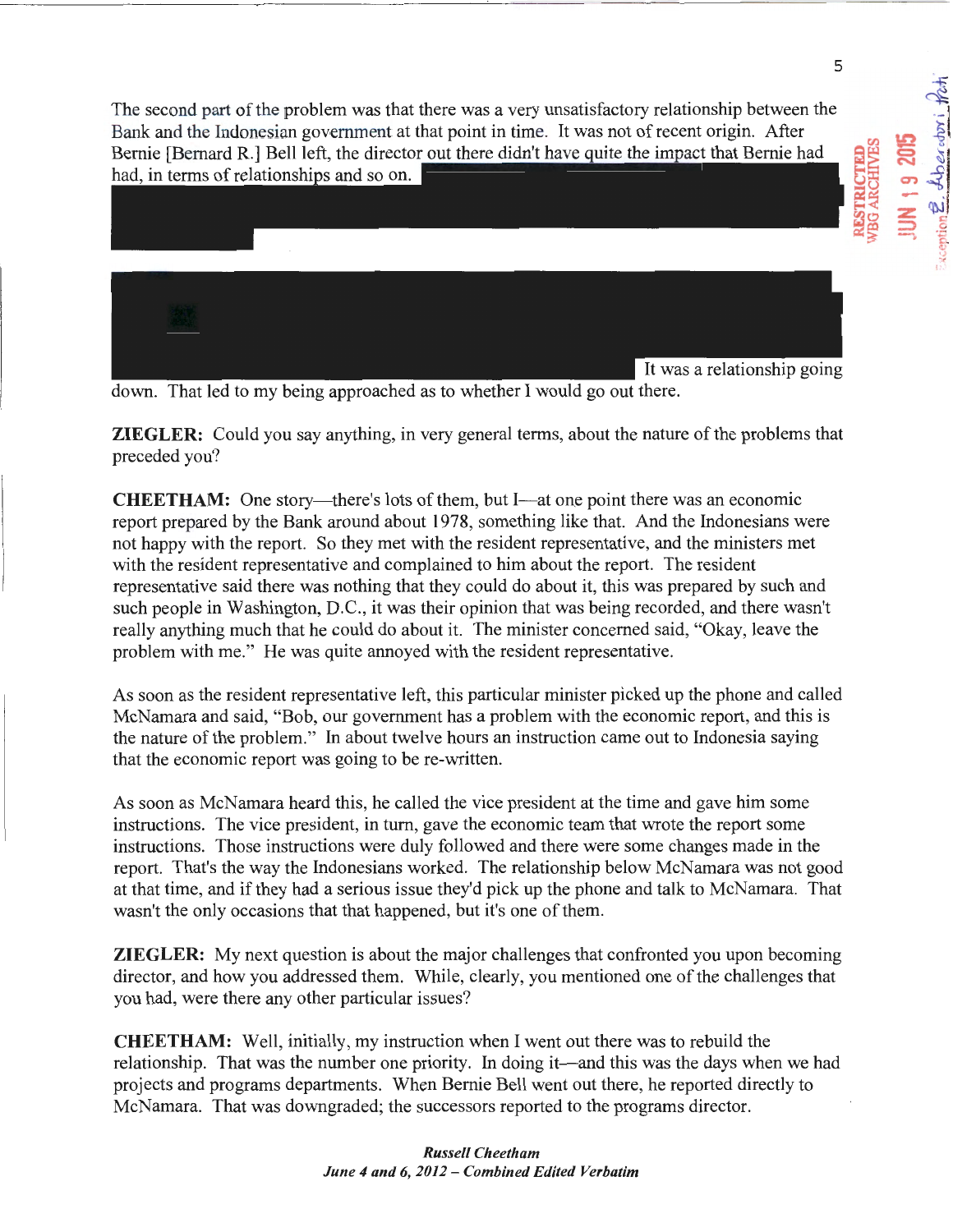**ZIEGLER:** That was as soon as Bell left. That was . . .

**CHEETHAM:** When I was getting ready for the job and I understood more about the nature of the problem, I said to the East Asia vice president, "I will accept the position on the clear understanding that I report to the vice president of East Asia, not to the programs department or the projects department. I'll report on the basis of Bank operations in Indonesia, not the country programs operations." That change was made. I was given that authority. I reported direct to the vice president.

**ZIEGLER:** Who was the vice president at that time?

**CHEETHAM:** [S.] Shahid Husain. I was then told to go out there and fix the problem, and fix it as quickly as you can. When I went there initially, the problem was enforcing that, because when I arrived I set a number of rules for the way the Bank was going to work in Indonesia. One of them was that all staff, all missions that came to Indonesia, whether it was a programs department mission or a projects department mission, had to report to me, had to brief me when they arrived on what they were doing and brief me when they were leaving so I understood what they were there doing. As a part of that, I also met with all the supervision missions, so I'd understand what they were finding and recommending.

There were a number of projects people that were extremely unhappy with that. A couple of them decided they were not going to pay any attention to that. One of them happened to be a projects department director who's going to remain nameless. He went a number of times out there, didn't tell anybody in the office that he was coming. He just came in, set up meetings with ministers' offices and others. He went around, left again. We knew nothing about what he was doing, what was agreed, what it meant for our operations. We'd learn a little bit when there was a back to office report produced some time later. This went on three or four times.

I sent messages to him that I'd really appreciate him following the new rules. He ignored them. So I had my secretary, a lady by the name of Ann Tannard [phonetic], who had been there quite some time—Indonesian. Ann has been around for quite a while and was a part of this network of senior Indonesian women who—some are in the minister's offices; it was Ann in our office and network. I said to Ann, "Please call all minister's offices that this particular gentleman goes to and issue an instruction that the next time he comes, he's not to be given any appointments whatsoever by anyone in any of the ministries." Ann called around all the ministries, asked whether they could do that. They were more than happy to meet our request.

He arrived unannounced a month or two later and found that he couldn't get a single meeting. That's when he came to the office to complain about the fact that he couldn't get any meetings. I explained to him what had happened. That was the last time he ever came to Indonesia. We were all better off. The Indonesians didn't care for him a whole lot, and he was certainly a bit of a pain from the point of view of running the operations there. Lots of stories like that.

**ZIEGLER:** The Resident Staff under Bernard Bell, beginning in 1968, had an unusual degree of autonomy, as we were just saying, with Mr. Bell reporting directly to Robert McNamara. However, as we've said, his successors were not accorded a similar status. How would you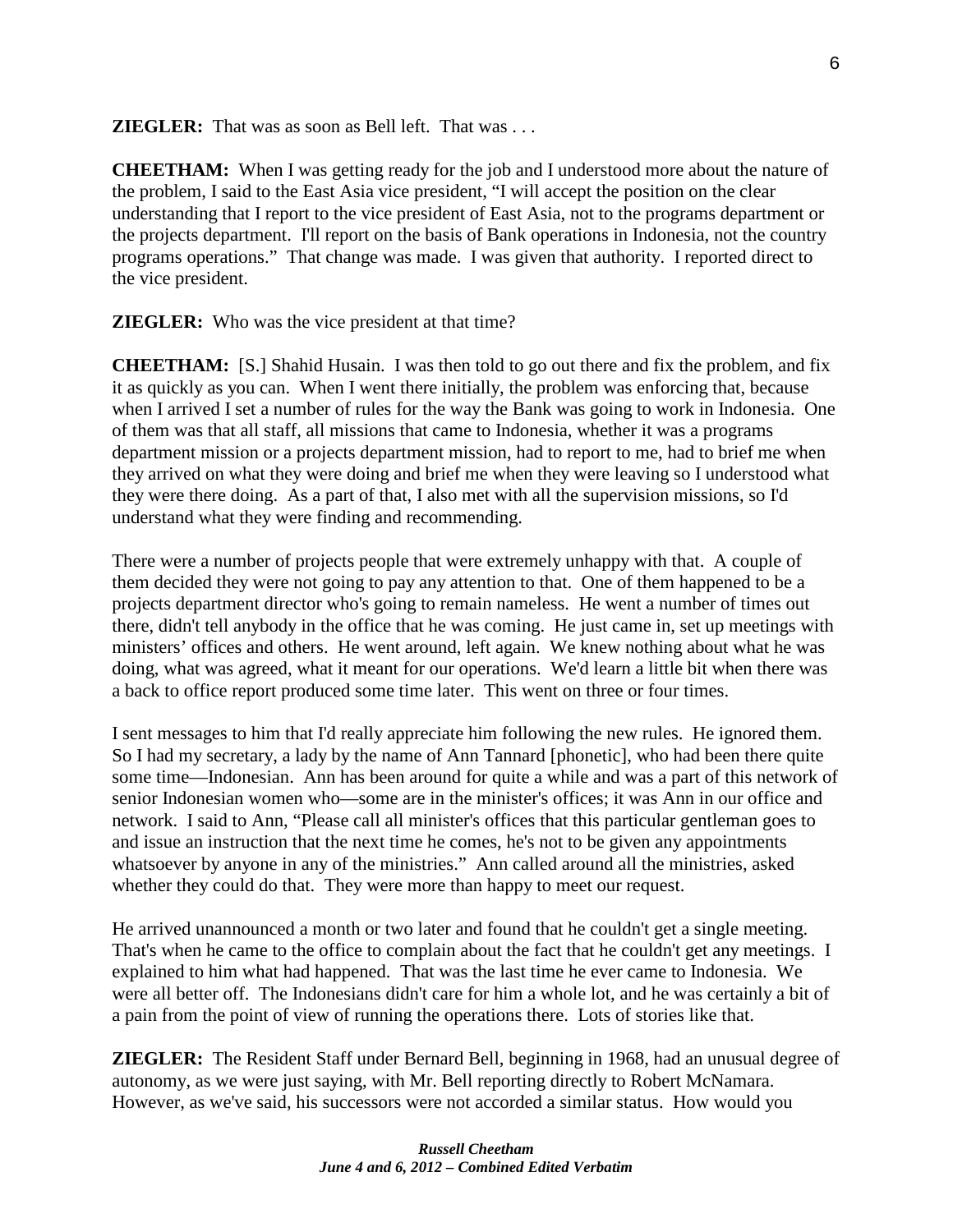characterize your relationship that you had with headquarters? Now, you said you reported to the vice president of East Asia and Pacific. Was that an easy relationship? Did that work out for you?

**CHEETHAM:** That worked out quite well. Shahid was very good in delegating authority. He wanted to be kept informed of things that went on, but he was very happy to delegate. Syed Salar Kirmani, who was the projects director at the time, as also very good, and we got along just fine. I had problems sometimes with the division chiefs in the projects department who didn't care for these arrangements a whole lot, but that's neither here nor there. Basically, I had the support of Kim [Edward V. K.] Jaycox, who was the programs director, and the projects director, Kirmani, but they understood the arrangement and they were all quite supportive. I never had any problems there. I'd always keep Kim and the projects director fully informed of everything. Reports that I'd do I'd send to all of them. And so everyone was in the loop on what was happening.

I'm not sure what happened to these arrangements subsequently. I think they were, at some point, probably downgraded again, but I'm not absolutely sure on that.

**ZIEGLER:** In an article of the March 1983 issue of *The Bank's World*, you were quoted as saying—and this was while you were in charge of the Indonesia office—"We try to ensure that all staff have a clear view of what we're trying to accomplish in Indonesia. Various management devices are used to ensure that we have a team approach to our work and that everyone is clear about the Bank's objectives in our dialogue and operations. One example is the creation of socalled sector teams comprised of projects and programs people from here and people from Washington." Could you describe more fully the working relationships within the Resident Staff, particularly the locally-engaged staff?

**CHEETHAM:** Yes. Well, in those days we had a programs unit that was sort of more or less a mini version of the programs department in Washington, and we had a projects unit that was a mini version of the projects department. And we also had a lead economist for Indonesia. In fact, the lead economist for Indonesia was in the Indonesian office, not in Washington, D.C. So we had a little programs team, country offices. We had several economists. We had enough economists in the office to be able to write a fully-fledged economic report without having to have it done in Washington. We built that capacity up from what was fairly minimal when I arrived to a much more substantive capacity. More on that in a moment.

The projects unit, initially, was primarily agriculture, because a very large part of that portfolio was in agriculture. So that team was responsible for some of the project identification and preparation, but was very heavily responsible for supervision, particularly the agricultural portfolio. Some of the other sectors were covered by projects people coming from Washington, D.C.

One of the things that I put a lot of emphasis on in my early period there was the importance of integrating these different activities and pushing quite hard the idea that if we're going to do some lending in the power sector, one of the things we're going to do is do some sector analysis to find out more about the institutional issues and capacity issues and the other problems in the sector so that we could make intelligent decisions about which elements, if any, might be built in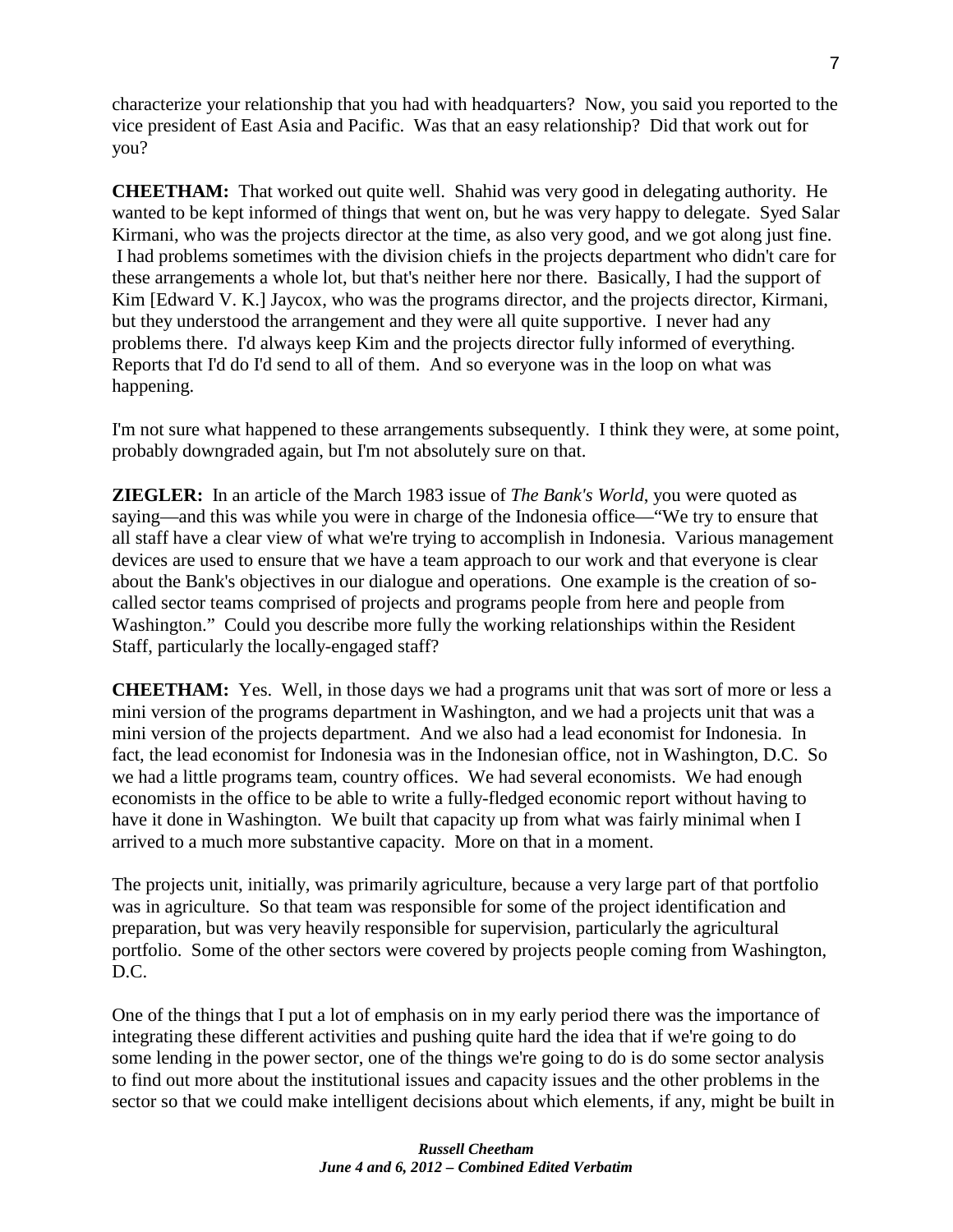the project design and which elements, if any, might be taken up in a parallel track or prior to a project going to the Board in the form of policy dialogue and so on. I put a lot of emphasis on that. That turned out to be a pretty powerful tool because what it did in the eyes of the Indonesians was ramp up substantially the interrelationships between the operations that they were doing with us and the policy and the institutional support that they were getting in the sector.

Line ministers appreciated it a lot. A line minister would know perfectly well that he did not have—and I invent a hypothetical story—let us say the public works minister knew perfectly well he did not have enough manpower to supervise fully a lot of the projects going on, didn't have enough qualified engineers. And he knew that he could get some help from the World Bank in building those capacities in his ministry. So we did some of that. We made a point of trying to support the ministries where we could. We didn't have technical capacity everywhere, but in some areas we had capacity to go above and beyond the call of duty and provide some additional support. That was appreciated by the Indonesians.

**ZIEGLER:** What about Indonesian staff? In the interview with Andrew Steer—who was considerably later to you, of course—he was fulsome in his praise of the Indonesian staff that he had in the country office. You're—what—20 years before that. What was the ...

**CHEETHAM:** Yes, yes. We—well, there's an interesting history to this. In the time that I was there, the Bank started to upgrade some of its technology, including sort of electronic movement of information. And we spearheaded in the Bank, in the Indonesian office, using local staff, the processing of a lot of information by the local staff. The information would be sent out—project information, other sorts of stuff that were related to the Indonesia program, and the costs of running the program, and people working on it, and that sort of thing. That information would be sent out to the office in Jakarta. We would process it in Jakarta and then send it back to Washington. So when we started that, the Indonesian staff got a whole new view of their role in the World Bank because they were working not only to support missions and stuff like that in the office, but then they started assuming responsibility for things that had to go back to Washington. It was a variation of today's world where you have offshore contracting by large companies. Exactly the same arrangement. This was a big step forward for the Indonesian staff. They were no long simply local staff doing . .

## **ZIEGLER:** Local things.

**CHEETHAM:** . . local things. All of a sudden, they were local staff doing Bank-wide things. And . . .

**ZIEGLER:** What was the nature of the data that they were dealing with? Primarily Indonesian. . .

**CHEETHAM:** Yes. Things related to the management of the Indonesian program. But instead of assembling a lot of information on the, say, on the amount of time being spent on projects and costs, and one thing and another, doing this and that, whatever would come out, that sort of information would come out of Jakarta, and we'd put it together and analyze it. They'd send it back in. There were lots of little examples of things like that that would be sent out there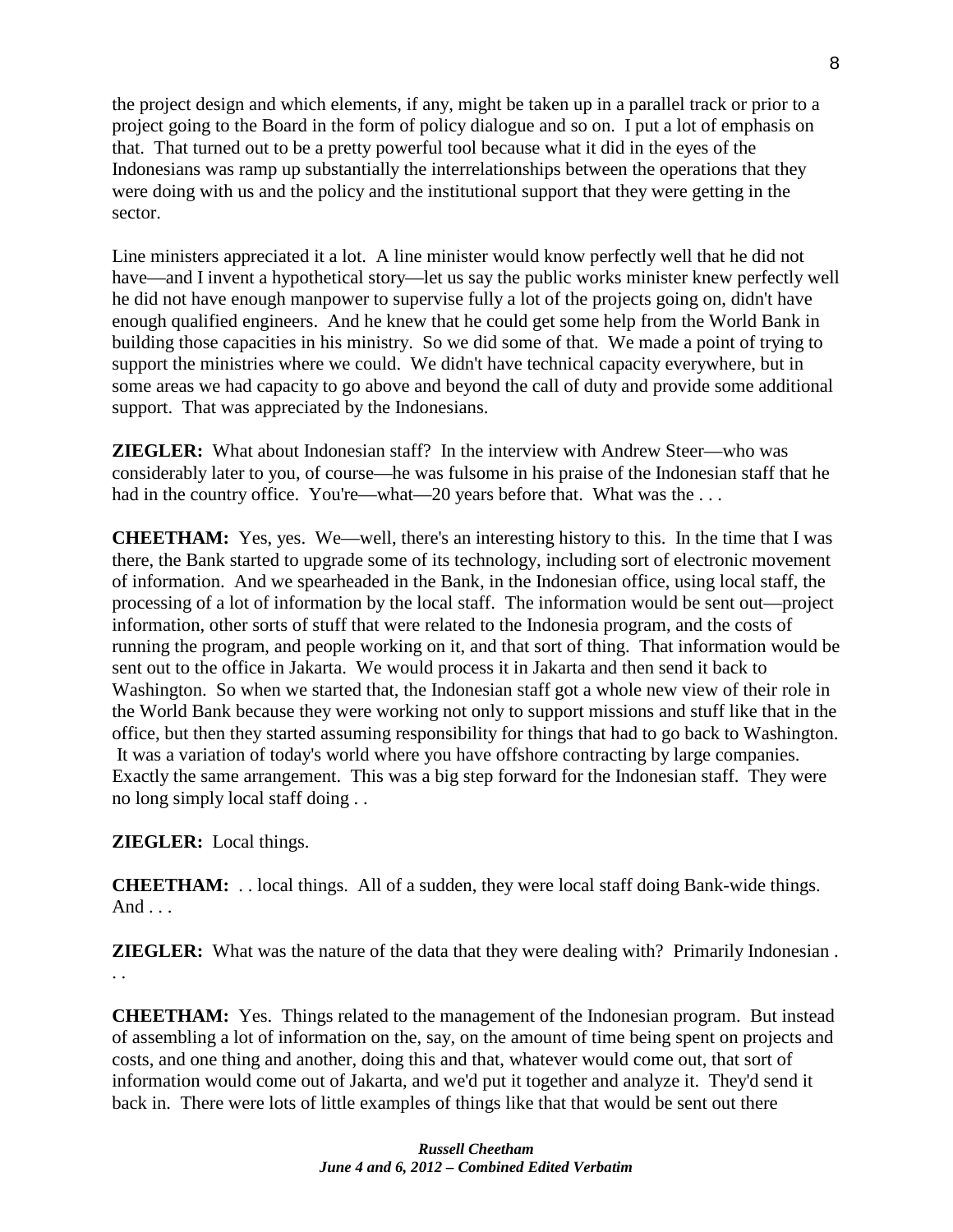electronically, and then processed and sent back again. So I hired one or two extra Indonesian staff that had some skills in these areas, and we got a little bit of input from people from headquarters to help get things started.

**ZIEGLER:** Roughly how large was the office at that time? Do you know, off hand?

**CHEETHAM:** By the time I left—I'm guessing; I don't know—it must have been 50 people, 50, 60, something like that. It's a bit of guess. Could be off by 20 either way. I don't know. When I arrived there it was quite a bit smaller, but we built it up, because in rebuilding the relationship with the Indonesians I was able to justify a substantial increase in the lending program. But when I went out there the lending program was running at about, I don't know, \$2 or \$3 hundred million a year. By the time I left it was running at a \$1 billion a year, one of the biggest programs in the Bank after China.

**ZIEGLER:** The same article from the March 1983 issue of *The Bank's World* also quotes you as saying, "The quality of our policy dialogue with the Indonesian government is also a strength. There is no acrimony here. Yes, we do have legitimate differences with each other, but we listen to them and they listen to us, and decisions are made on their merits. We have access to government people at all levels." Describe a little further, and in somewhat more detail, your relationships and interactions with members at the various levels of the Indonesian government. You cited some good examples already, but here you can focus in on it a bit.

**CHEETHAM:** The fundamental point about Indonesia—in fact applies throughout most of East Asia then and very likely still does—the fundamental point is that in those days the Indonesians on the policy side, development policy side, they had a small number of very well educated Indonesians, the so called "Berkeley Mafia," which everybody knows about. Very smart, very well educated, and they knew a lot about development. Their problem was that, within their respective ministries, they didn't have any depth. So most of those ministers, Widjojo [Nitisastro], Ali Wardhana, [Johannes B.] Sumarlin, Radius Prawiro, and that whole crowd, they could not get the sort of analytical input they needed to make good decisions on policy matters because they didn't have the analytical capability in the ministries. What they would do, typically, was talk to two or three outsiders. They'd talk to the World Bank, they'd talk to the U.S. Embassy, they'd talk, depending on the nature of the problems at hand, they'd talk to maybe the Asian Development Bank, and see what people had to say about it. And then, depending on what feedback they got, they would then decide what they wanted to do. Sometimes the feedback they would get is contrary to what they thought they wanted to do, which led them to reexamine things in a variety of ways. Sometimes everyone would give them feedback that matched what they had in mind, in which case they'd go ahead fairly quickly.

So they looked to policy dialogue, in World Bank terms, as a very, very important ingredient in the relationship. They understood very well that the World Bank had the leading economic and sector work program among all those in Indonesia. There was no dispute about that. As a result of that, they looked very heavily to the World Bank for a great deal of advice, and that led to, in my particular case, a very close relationship.

One story out of school, so to speak. You may remember that in 1979, oil prices peaked after the crash in the early '70s. After 1979, oil prices started coming down again; I don't recall exactly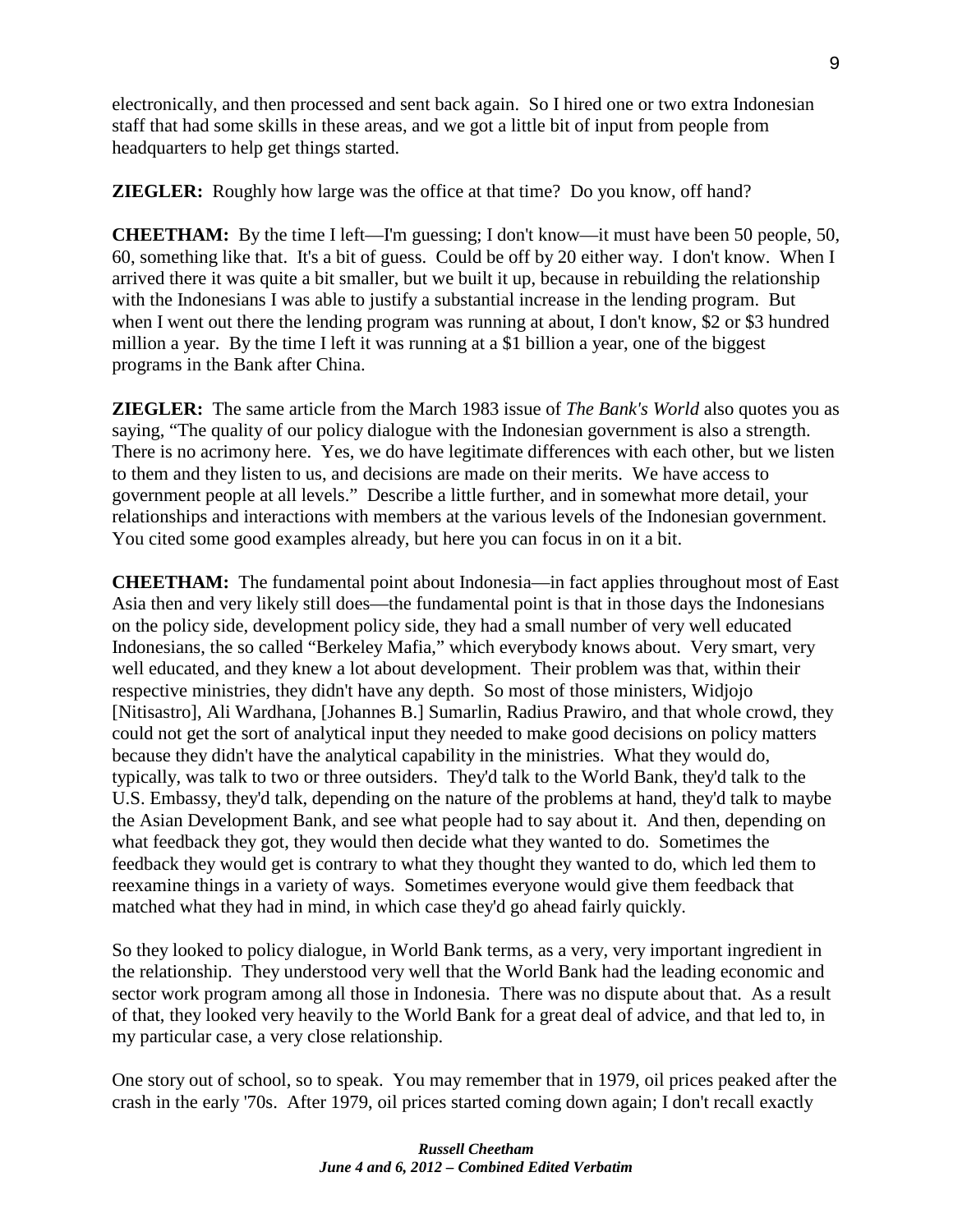when now, but around about 1981, '82, somewhere in there. The oil market was still dropping in those days; oil revenues were a pretty important issue for Indonesia, so a substantial part of the budget, for on budget and off budget spending. I did some analysis of the situation and I came to the conclusion that Indonesia would have to undertake very, very large cuts in public spending, and would also have to devalue by a large amount.

At that point I was quite close to some of the policy makers. I called Ali Wardhana and I said, "Ali, I need to chat."

So I went over to see him. I hadn't discussed any of this analysis with anyone in the World Bank office at all; back of the envelope. I explained what I'd done and so on and so forth. I said, "My judgment is, you're going to have to devalue by about 28 percent, and you're going to have to cut about \$2 billion out of the public expenditure programs over the next five years to adjust to this massive loss of revenue." We talked about it for an hour or more.

He said, "Russ, give me a one page note." In those days Ali Wardhana's daughter worked for me in the office. He said, "I don't want anybody to see it. You are not to discuss this with anybody at all. And you're certainly not to discuss the matter with the IMF [International Monetary Fund]," who had a resident representative there.

I went back to the office. I didn't ask Ali's daughter to type the thing; I had my wife type it. I got it back to him that night. He then conferred with Widjojo and others the next day. We had another little meeting the following day.

The decision was to go to the president. So we did a little note to the president saying we're going to have to devalue. The range was somewhere between 26 and 30 percent. That was sent to the president. Widjojo and Ali said, "Russ, you're not to discuss this with anybody, because there are only four people that are involved in this: the three of us and the president. Nobody else knows anything about the fact that we're going to devalue."

This was around about Thursday of that week. The president looked at the note on the Thursday night or Friday—I can't recall exactly now. He looked at it and said, "We'll devalue by 28 percent." He picked the middle of the range, which is of course what we assumed he would do.

Ali and Widjojo said, "We're not going to make the announcement until the weekend, after the foreign exchange markets are closed." So that Saturday afternoon, about three or four in the afternoon, the Indonesian authorities announced a 28 percent devaluation, and they had until Monday to take care of the uproar, of which it was rather large. That was the nature of the policy relationship. Very close.

**ZIEGLER:** Did that in fact help their situation?

**CHEETHAM:** Enormously. We then did a lot of follow-up work because it was clear that with the projections with oil production in Indonesia gradually declining and lower prices for an extended period. What we then did, after conversations with the Indonesians at some length, we organized a whole series of studies for them on how they would diversify the economy and what sort of policy changes were needed to make that happen. We produced a whole series of reports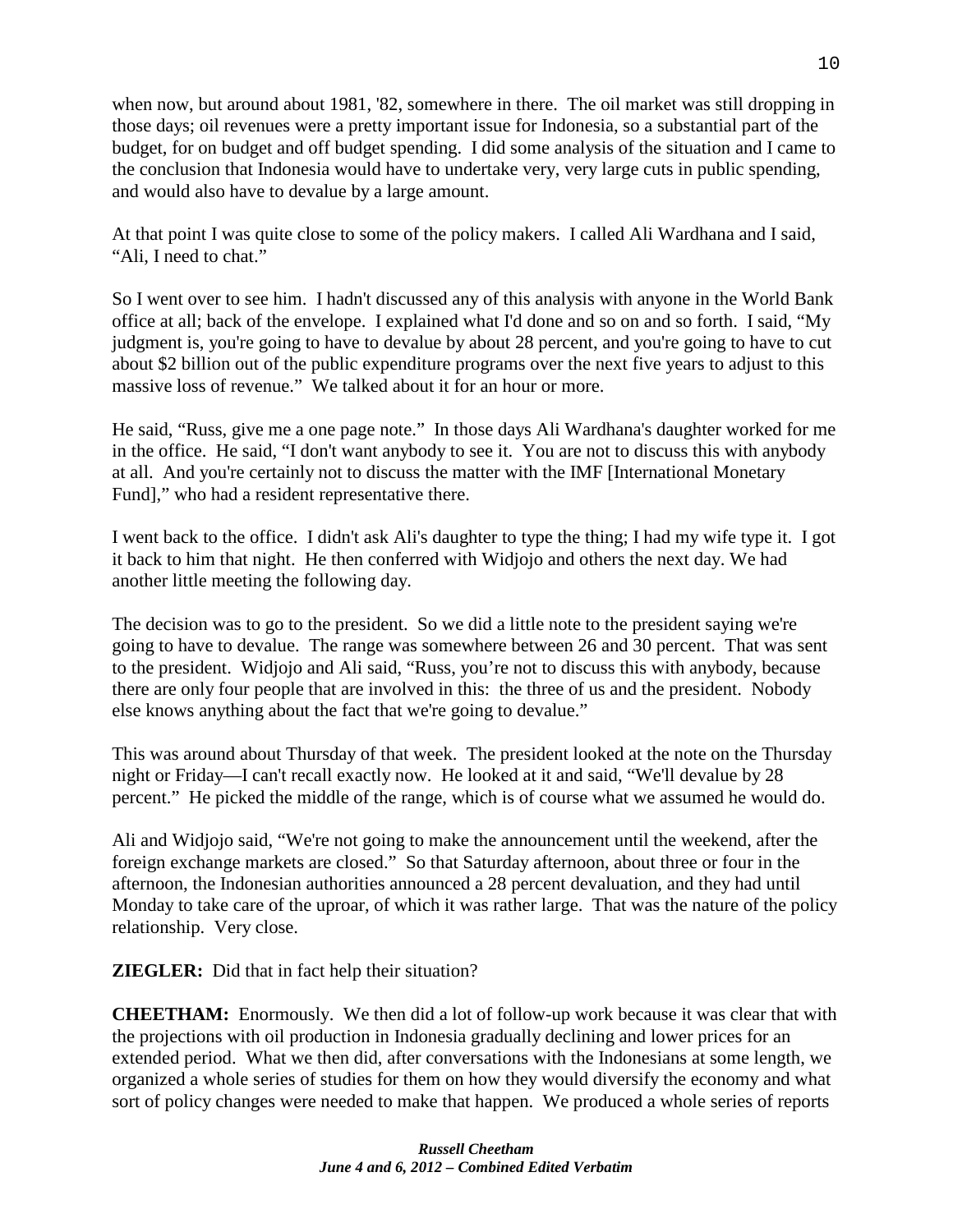for them.

Widjojo was very good. He didn't agree with everything, but he took a lot of it. And between him and Suharto and Ali and Radius Prawiro, they implemented it. That period from about 1983, '84, '85, '86 in Indonesia was the period when the Indonesians really began to lay the foundations for the diversification of the economy. And, of course, the payoff over the following ten years was quite impressive.

# **[End Tape 1, Side A] [Begin Tape 1, Side B]**

**ZIEGLER:** As is well known, corruption and crony capitalism were factors that exacerbated Indonesia's problems during the Asian financial crisis of the late 1990's. What was your perception of these matters during your time in Indonesia?

**CHEETHAM:** I think the basic point was that we were well aware that it was a problem, in general, as were most senior Indonesians. Among the very senior Indonesians it was always fairly easy to know which side of the street they were on, simply by visiting their homes and seeing what they did and so on and so forth.

With respect to the Bank's portfolio, the issue, in a way, and understanding where the problems were, the issue was pretty straightforward. I've forgotten the numbers now, but for that portion of the portfolio where the procurement contracts were bid internationally and awarded internationally to a GE [General Electric], or to a Mitsubishi, or whatever, the supervision of those portions of the portfolio implementation was pretty straightforward.

As I mentioned earlier, it was not too difficult to detect problems, and it was not too difficult and not in a public way but in a very private way—to deal with them by going straight to the Indonesians and saying, "We've run into this problem." The Indonesians didn't want to see any of this in the newspapers. My experience was that each time I'd take up something like that with them, action would be taken.

The problem for the Bank was the oversight and supervision of the local cost financing that the Bank was financing. There was a fairly substantial component of local cost financing in a lot of projects. In those days, the procedures of the Bank were such that supervision missions couldn't possibly visit 25 cities around the country and look at the accounts of every single city government in an urban project or in a road project or whatever. They'd do a sample, and they'd often find problems in the sample. They would record their concern about the problem, and if something could be done about it. But for the amount of staff we would allocate to supervision in those days, it was impossible in a country the size of Indonesia to go and have 100 percent assessment of all local cost financing operations that were using local procurement rules.

We knew perfectly well there were problems with that part of the portfolio. The problem was the following. I remember quite vividly sitting and talking to Widjojo about it one time. We knew each other well. I could talk quite openly about all these sort of things with just him and me in the room, nobody else. And I remember talking to him about some parts of the education program. We knew there were problems. I said, "Look, what do you want to do about this? I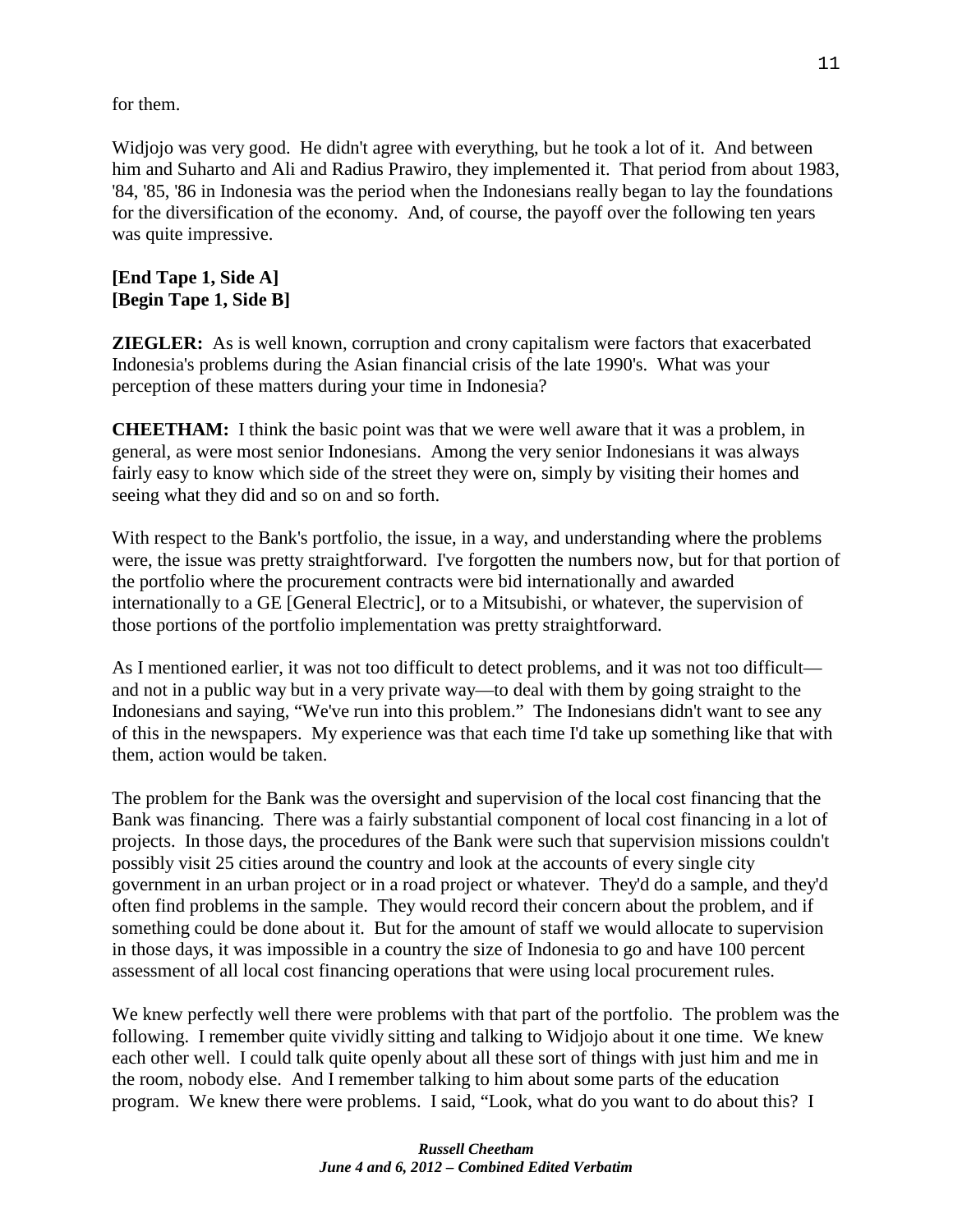can take steps that will deal with this problem, but it's basically going to mean there will be a collapse in the education lending program. You're going to have to trade off this issue of the corruption you've got, which is affecting a portion of the portfolio, and the payoff you get from educating kids and training teachers, and getting textbooks printed, and so on." We talked about it for quite a while.

He said, "Russ, I want these programs to continue. My judgment is that yes, there is some money wasted, and it goes to the wrong people, and we've got to repay those loans. But that cost is substantially less than the benefits we get from the 75 percent of the project that does work well. So please don't cut the program in order to get rid of all these problems. We're not going to get rid of all of them overnight. They're going to be with us for quite some years. I want the Bank programs because we know that a significant portion of them does a lot of good. We are well aware of the corruption problems. We need to do more, but don't cut the program." That was his general feeling.

For the most part I was guided by that sort of thinking. We did the best we could. I was perfectly well aware that there were problems, particularly with the local cost financing part of the World Bank program. With the staff we had, we did what we could. But nobody was under any illusion about the fact that there are, you know, up in Aceh, or in somewhere else, in Sulawesi, there was some monkey business, yes. Now, if we were willing to quadruple or whatever, raise our supervision effort by a massive amount, we could have gone after all of that. We didn't, for the sorts of reasons that Widjojo talked about. So that was sort of the general picture. The problem is a lot more complicated in many ways.

Some background with the first family, because there's been an enormous amount written about the Suharto family and corruption, that sort of stuff. In the early days, in the Indonesian military, all military officers were very poorly paid because of the budget constraints. The Indonesian military, as in a number of other countries, was allowed and encouraged to become involved in commercial ventures because that was one way in which officers could enhance their pay.

**ZIEGLER:** It's like that in China today, or it used to be.

**CHEETHAM:** There's lots and lots of countries that use that model.

This is a little bit of a sort of generalization. It didn't apply to everybody, but it was common. The officer, male, had a military career. The duty of the wife was to generate income for the family to get by on, to buy a house or buy a car or these sort of things. There was no way on the salaries paid to officers in those days they could do any of that because salaries were so small. Some of them did have access to sources of funds via the commercial business, but not all of them. Some of them would go on special assignments. A favorite in those days was to be assigned to East Timor, because in East Timor it was the military that was basically running everything, and if you were an officer in East Timor you had the opportunity there—there were no formal business arrangements, but you would use military planes to ship fish to Japan and so on and so forth. So if you were a 28 or 30 year old young officer, one of the things you had to do in your career to make some money was to be assigned to East Timor. The sandalwood trade in East Timor was valuable. Most of the sandalwood is gone now, but there are quite a few military officers that did rather well out of the sandalwood trade.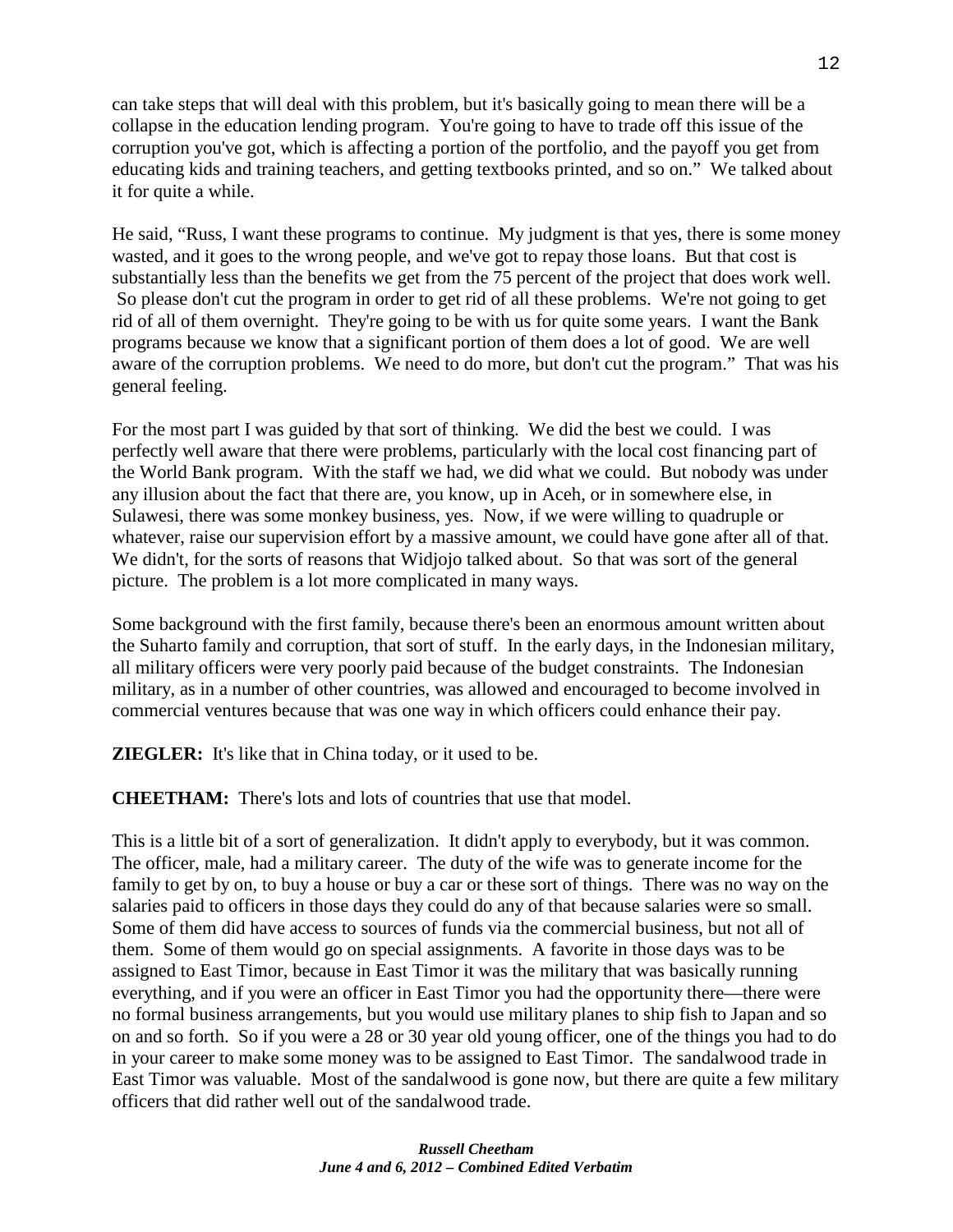In the case of the first family, same sort of set of conditions. So the issue there was the president. For much of the time that I knew him, at least, he was a military man running the country and the business of building family wealth and well-being rested with the wife and, in this particular case, the children. That got to the point where it was quite a problem for him, quite a serious problem. It was something he was acutely aware of.

He and I were very close, actually. A little bit more on that in a moment. But he and I would meet quite a bit. Officially, meetings with the World Bank or anybody else, in many cases—not always, but in many cases— were 30 minutes. Sometimes, depending on who it was, one hour. I would sometimes go there, and he and I alone, nobody else in the room, we'd sit for two hours talking about all sorts of things. He understood English quite well. We could have a good conversation. My Bahasa Indonesia wasn't all that good, but we didn't need it. And we talked very candidly about all sorts of stuff.

I remember on one occasion there was an episode involving some of the kids. I happened to be meeting with him a month later. He and I had a little competition. We'd ask each other how many grandchildren we had. On this particular occasion he said, "Well, how many grandchildren you got now?"

#### I said, "I've got five."

He said, "You know, there's a problem. Sometimes you love your grandchildren more than you love your children. Sometimes your children can be the cause of a lot of difficulty." Now, in a wonderful Indonesian way, for me that was an extraordinarily candid statement from the president of a country. He was very acutely aware of some of these things.

I'm inclined to think that his direct role in corruption in Indonesia was not huge. There may have been some, but I don't know. The problem that I had with it was that he didn't crack the whip enough with respect to the rest of the family. Mrs. Suharto was responsible for building the family business. She took full advantage of the position to do it. The kids did the same, took full advantage of the position to do it. But most of the texts that you read now about that era, they lay the blame directly at the doorstep of Suharto. In a sense, you can say that's right. I mean, he was the president, he was the head of the family. He should have taken firm action. I suspect for quite some years he—I wouldn't say turned a blind eye to it, but I would say it wasn't the most important thing on his agenda. What he was a lot more worried about was, what in the hell does he do with a country that has a huge amount of poverty and running the risk of disintegrating? How in the hell did he keep a military functioning when they didn't have enough money to pay them? They had trouble in Papua at that time; they had trouble in Aceh at that time; they had episodes in Sulawesi, episodes in other parts of the country. And looked at from the point of view of a president, the big worry would have been, for me, how do I keep the country together? How do I make sure we don't have disintegration of the world's biggest Muslim state? I had quite a lot of conversations about all sorts of things with him. Not that we ever talked as bluntly as this about these sort of things, but it was clear to me that those were the things he was worried about. And so this

Quite frankly, I think in some of the writing, his contributions in the country as leader, I don't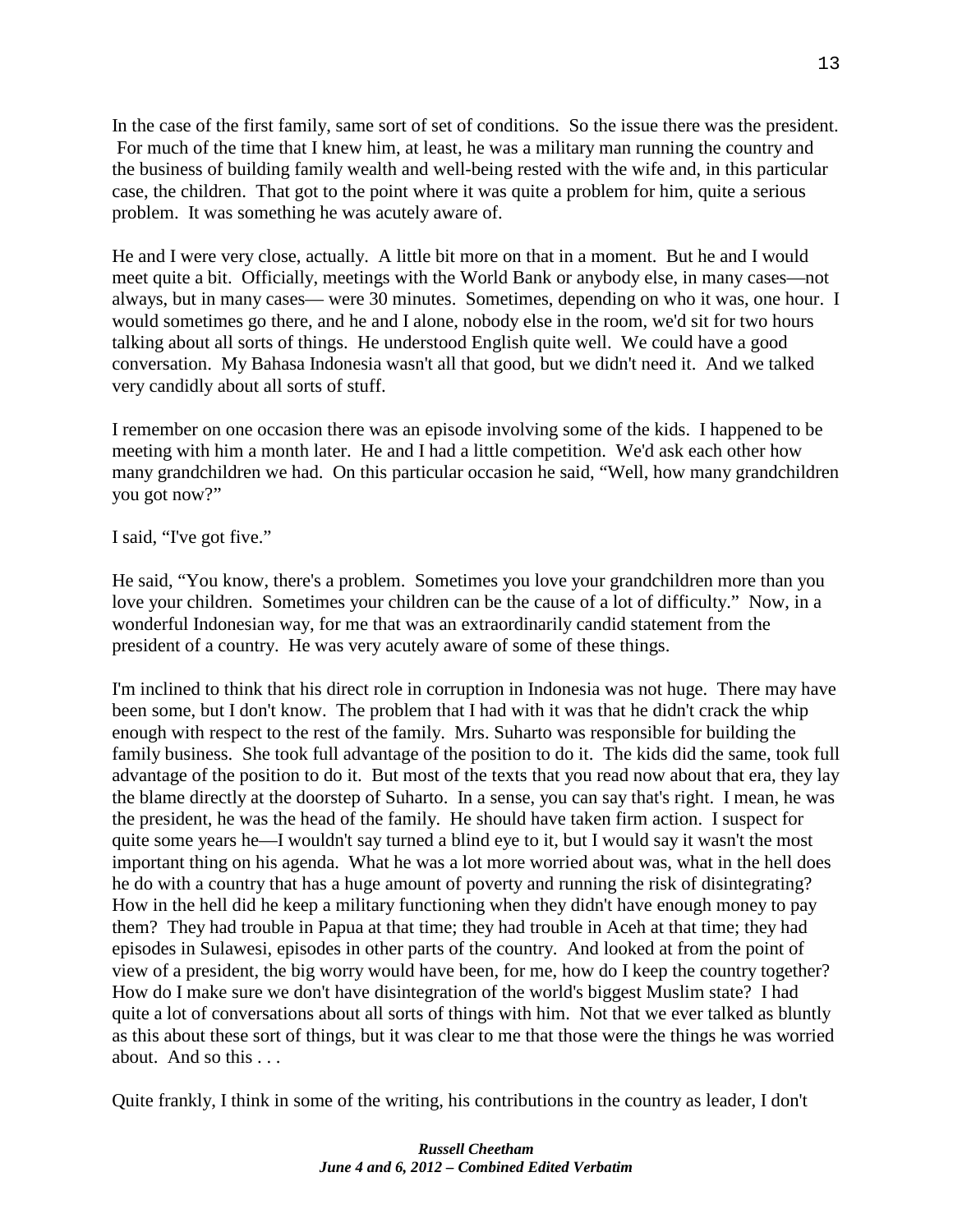think he gets full justification for what he did. It's just a slogan: "Well, he was corrupt and terrible," and so on and so forth. It was much more sophisticated than that. It's not that he was unaware of these things.

It's like the Widjojo story that I mentioned to you a moment ago. Widjojo was perfectly well aware. He said, "Russ, we know. But with these Bank operations, if we have to accept losses of ten or 15 percent that we can't easily get rid of, we don't want you to cut the program and we lose the benefit for millions of school children or farmers or whatever for the 70 or 80 percent of the World Bank program that does work well. We understand there's other problems. And in time it's going to take us many years—we'll deal with that problem."

Widjojo and I were very close. We'd talk about these things very bluntly, very candidly. Not quite so much with Suharto. But I was persuaded that, in his mind, the story wasn't a hell of a lot different to the one Widjojo was quite explicit about. Anyway.

**ZIEGLER:** What were the biggest changes that you perceived in Indonesia between your arrival and your departure as head of Resident Staff? Did you see any significant progressions or disintegrations?

**CHEETHAM:** Well, there were several things. The Indonesian office, when I arrived, was much smaller. It had a rather poor working relationship with the government, for the reasons we talked about earlier.

When I left, that had changed a lot. We were lending a \$1 billion a year, not \$200 or \$300 million a year; we had a very large program of economic and sector work; we had a much larger office and a substantially better relationship with the government. I think those were the big changes in that four year period.

**ZIEGLER:** Then in late 1994, jumping ahead a little bit in your career, you were appointed vice president of the East Asia and Pacific Region. What were the circumstances of that appointment?

**CHEETHAM:** I had been working on the Soviet Union. We'll talk about more on that another day. Attila Karaosmanoglu had decided to retire, and with the Attila's retirement they had to move somebody up to managing director. They decided that they would move Gautam Kaji.

Ernie called me and said, "I need to talk to you." [Inaudible] He said, "We want to transfer you from the Soviet program back to East Asia." This was in 1994.

I said, "Ernie, but I've already told you I'm retiring from the World Bank on first of January '95. I'm not really interested in this. I'm leaving."

He said, "No, we want you to stay."

I said, "I'll think about it." I talked to my wife about it, and she was furious.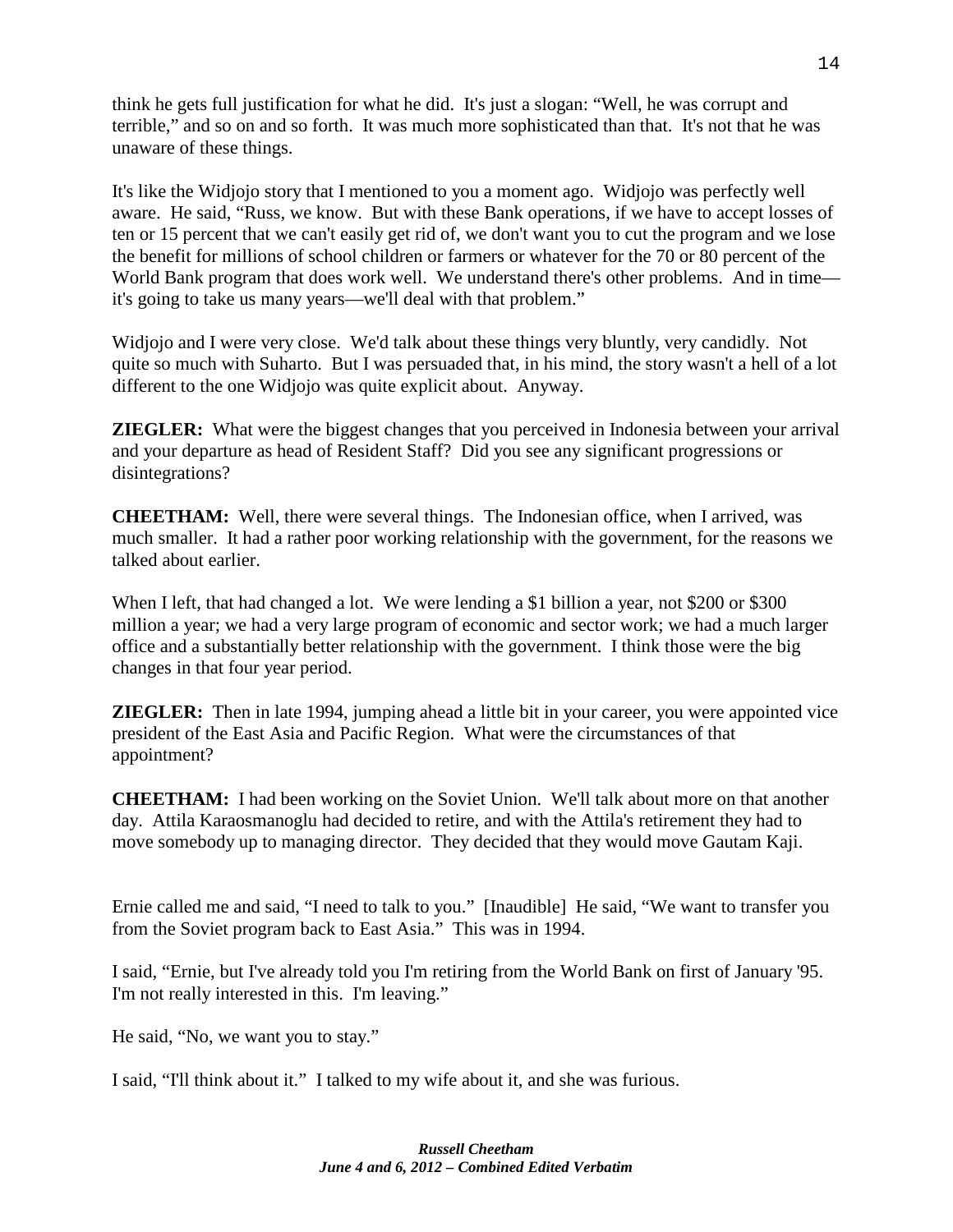So the next day I came, and I no sooner sat down at my desk at nine o'clock the phone rang, and it was Attila. He wasn't in the meeting with Ernie. He said, "What did you decide?"

I said, "I decided that I'm going to turn it down."

Attila was furious. We had a rather long discussion. I won't bore you with all the things that he said, because some of it has to do with personalities in the Bank.

We had a new president, Lew [Lewis T.] Preston, at that time, and for reasons we can talk about another day, I was quite close to Lew because he had a keen interest in the Soviet program. So I changed my mind. I said, "Okay Attila, I'll stay at the World Bank as long as Lew is here, and when he leaves, I'll leave." So that was the deal. So I moved over, back to East Asia. This was just before the Annual Meetings in Madrid.

Lew caught me one day, just before that. I think they'd just made the announcement of these changes. He said, "I had to do this. As far as I'm concerned, I want you to stay on the Soviet program, but for Bank reasons we need to move you over here."

I said, "Fine, no problem." Anyway, there's a lot more to this story, which I won't talk about.

**ZIEGLER:** Your old friend Indonesia was one of the countries for which you were responsible. What was your perception of how it had changed and evolved since 1991? That's still just a few years on, but . . .

**CHEETHAM:** I came back as VP in '94, '95, '96. I went back up with Asia pretty early on. My first visit out there was to China and to Indonesia in '94, I guess, after the Annual Meetings. There were some changes in a number of respects. The Bank's program had diversified some. There were some tensions in the management of the Bank operations there, and that centered on some particular personalities. It's not appropriate to get into who and where and why. But that was a somewhat awkward problem, and it had some effect on Bank operations. So in that sense, I found a somewhat unwelcome change in the nature of the teamwork there. That problem was still there when I retired, because there was some limits to what you could do with it, given the personalities involved.

**ZIEGLER:** Were they all on the Bank side, or were there some on the Indonesian side?

**CHEETHAM:** The Bank side. It involved some fairly high profile names.

**ZIEGLER:** I've seen photographs of you accompanying Mr. [James D.] Wolfensohn on a visit to your region and in particular Indonesia. What were some of the more memorable incidents of this visit?

**CHEETHAM:** The background of the trip, first of all, was the following: When Jim arrived at the Bank, like some of his predecessors he asked where was the executive jet. He was told there is no executive jet. Presidents of the World Bank travel on regular airlines. Jim wasn't used to that sort of travel. He had his own jet in the company that he had up in New York. In those days when he was still commuting, he'd fly down on these executive jets. So he decided that he'd like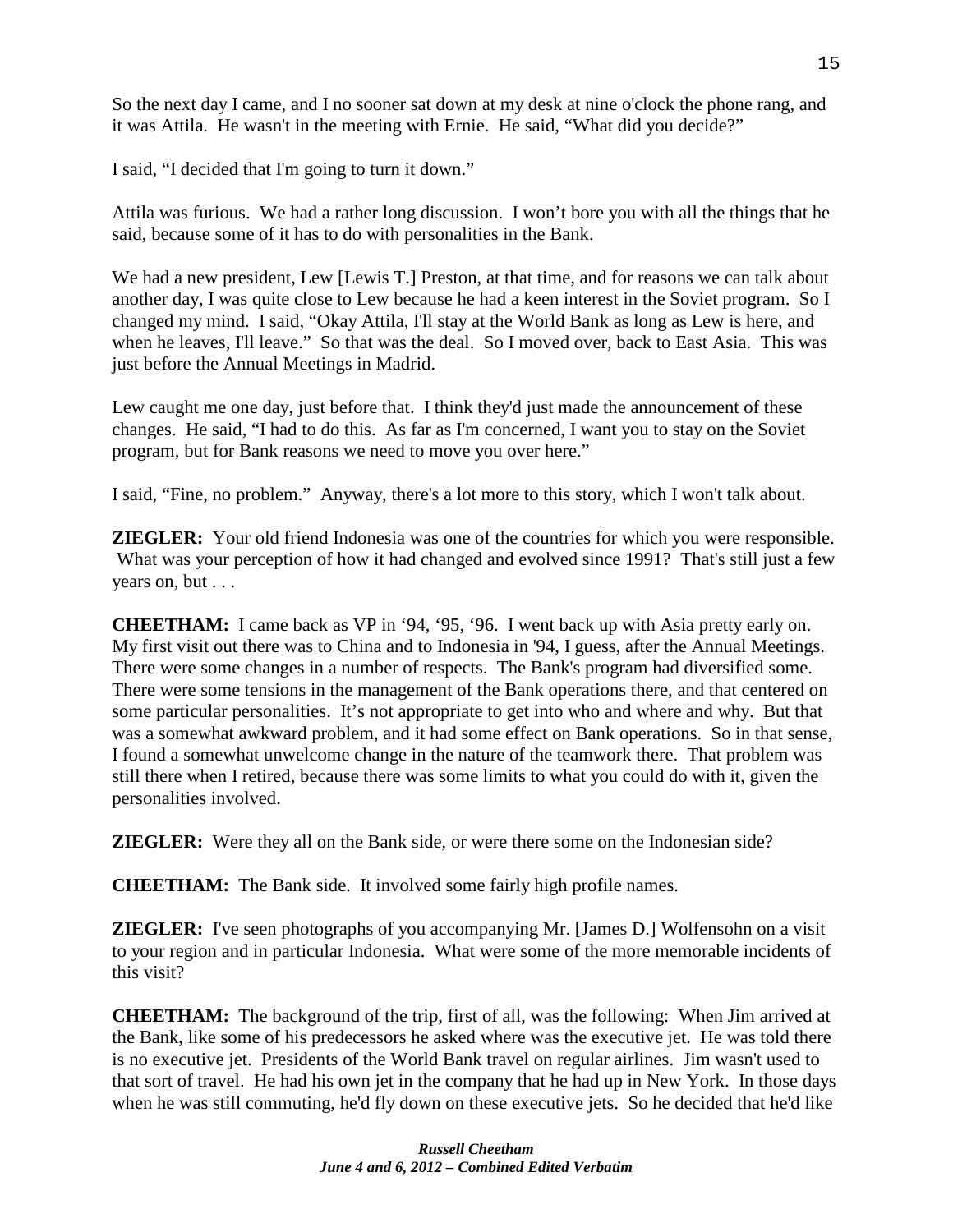to try out the idea of having an executive jet for the president. He contracted through some of his business friends for one of the big manufacturers of executive jets to loan a jet to the Bank for a specified period of time so that the idea of an executive jet being available for the president could be tried out.

He called me one day and said, "We're just about to take delivery of this executive jet," from whatever company. And he said, "I'm planning a world trip starting in Washington, and going to Israel and Jordan, Viet Nam, Indonesia, Tokyo, Washington. I want you to come with me." So I got on the executive jet in Washington and we did all that, finally arriving in Indonesia.

# **ZIEGLER:** Was it a good-size aircraft?

**CHEETHAM:** Not particularly. It was his wife, myself, Jim, two crew at the front and a hostess.

We did this world trip. At the end of it, or near the end of it, I said to him, "Jim, I think it's a mistake to have an executive jet." We'd traveled around, pretty much around the world. We had this conversation by about the time we got to Indonesia. I said, "The problem is that we've been on the road for a month. We've had no rest whatsoever. The jet lands at 11 o'clock at night in Israel. We get a few hours sleep and there's work the next morning for two days. We get on the jet at 11 o'clock at night and we land somewhere else at four in the morning, or something like that. And we try to sleep on the plane. Quite frankly, I think if you go this route you're going to create medical problems for yourself. My strong recommendation is not to do it, unless you're prepared to stop for several days and take a rest. You can't go 24 hours a day every day, flying at night, and expect to be able to function effectively."

Well, he wasn't all that keen on hearing that. But for whatever reason, it never came about. Whether that trip had anything to do with it, I really don't know.

On the Indonesia program specifically, we had an interesting visit. He arrived in Indonesia with a view that there was a large degree of corruption in the World Bank program and that something should be done about it. Not only that, he arrived with the view that there was a large degree of corruption in Indonesia, starting with the president and going down. So the policy dialogue that we had in Jakarta during his visit was not especially productive. Whether he was fully aware that it was not a particularly productive dialogue, I'm not sure. But I was in the fortunate position of being able to make comparisons with all the presidents that had been there over the years at one stage or another and what the dialogue was like.

He came away from that visit, from Indonesia, I think, quite perturbed about the problem of corruption there and began to take steps, pressuring staff and so on, to deal with the issue a lot more aggressively. This was about the time I left the Bank, and I'm not too sure what the outcome finally was.

But of course, subsequently, after the fall of Suharto and the difficult time Indonesia went through and the much more open society, I mean, the Indonesians themselves, as Widjojo years ago said, "At some point in time, Russ, we'll deal with this problem." My impression is the Indonesians have done a pretty good job in dealing with that kind of problem. It's a much more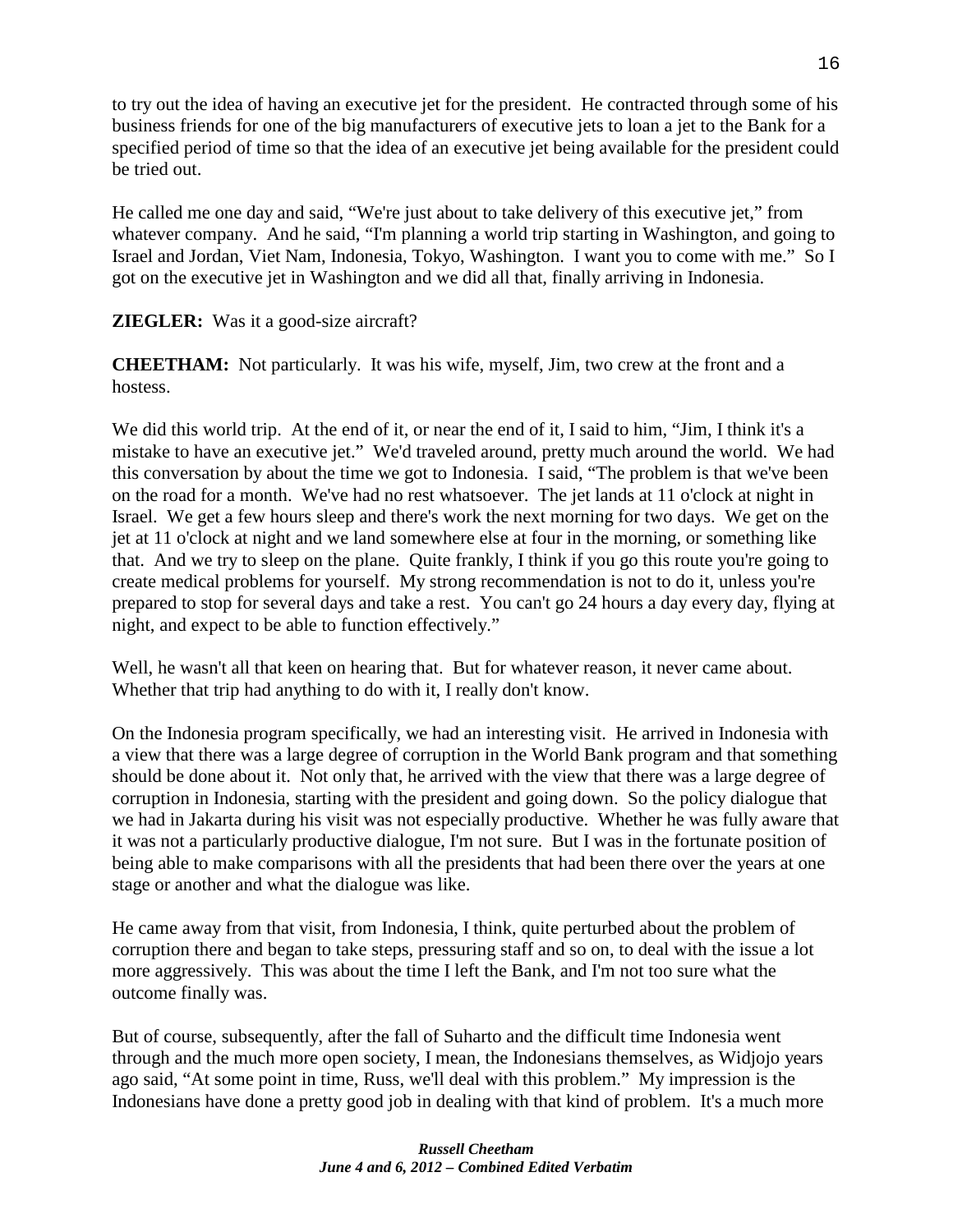open society. More cross-checks and balances and so on and so forth.

That's not the way it was in the '70s and the '80s. But you had a leadership that was intently concerned about making sure that they produced enough growth so that this very big nation did not disintegrate. That was a terribly, terribly important issue, and if it cost a little to make sure that it didn't happen, so be it. That was the mentality of people like Widjojo.

Although in my many conversations with Suharto, although we never said anything specifically of that kind, I knew enough about what was going on to read into some of the things he would say. We would sit, and on occasion we had a two hour session, just the two of us. There were a bunch of policy issues, and he would say, "Russ, what do you think we ought to do about such and such?" And we'd talk about it. I'd say this and that, and this and that, and backwards and forwards. He'd listen. Sometimes, I mean, on more than one occasion—not every occasion; more than one occasion—two or three months later I'd read in the newspaper, the Indonesian cabinet decided on the following. Precisely what the president and I had talked about three months earlier. Some of that stuff he'd take straight into a cabinet meeting and take action. Not always. Sometimes we agreed to disagree on what ought to be done.

One of the nice memories I have, actually, of that relationship. Widjojo was telling me, about two months before Suharto died, he said to Widjojo, "What happened to Russ Cheetham? Where is he? Can you get in contact with him for me?" Just a nice thing for him to have said that close to the end of his life. So as you can see, I was fairly close to some of these people.

**ZIEGLER:** Yes, yes indeed.

**CHEETHAM:** And some of my opinions may not be totally objective. I don't know.

**ZIEGLER:** But they're informed opinions, nevertheless.

The Asian financial crisis occurred after your retirement from the bank.

# **CHEETHAM:** Yes.

**ZIEGLER:** But did you have any intimations that things might go wrong, especially in Indonesia?

**CHEETHAM:** There were two things. We were aware, quite well aware, that Thailand was running into trouble. We were also very well aware that there was potential trouble in Indonesia. Not confined to those two countries. In the case of Indonesia we were very well aware of the fact that the Indonesians had not done enough to develop their domestic capital markets and a very, very large amount of financing for investments in operations in the private sector came from borrowing loans in foreign currencies. We understood quite well that the dollardenominated—primarily but not exclusively—foreign liabilities of the country, especially those in the private sector, were very large.

At a much earlier time I had been dealing with the people back in the Economic Analysis and Projections Department, which was where the World Bank's monitoring system was in those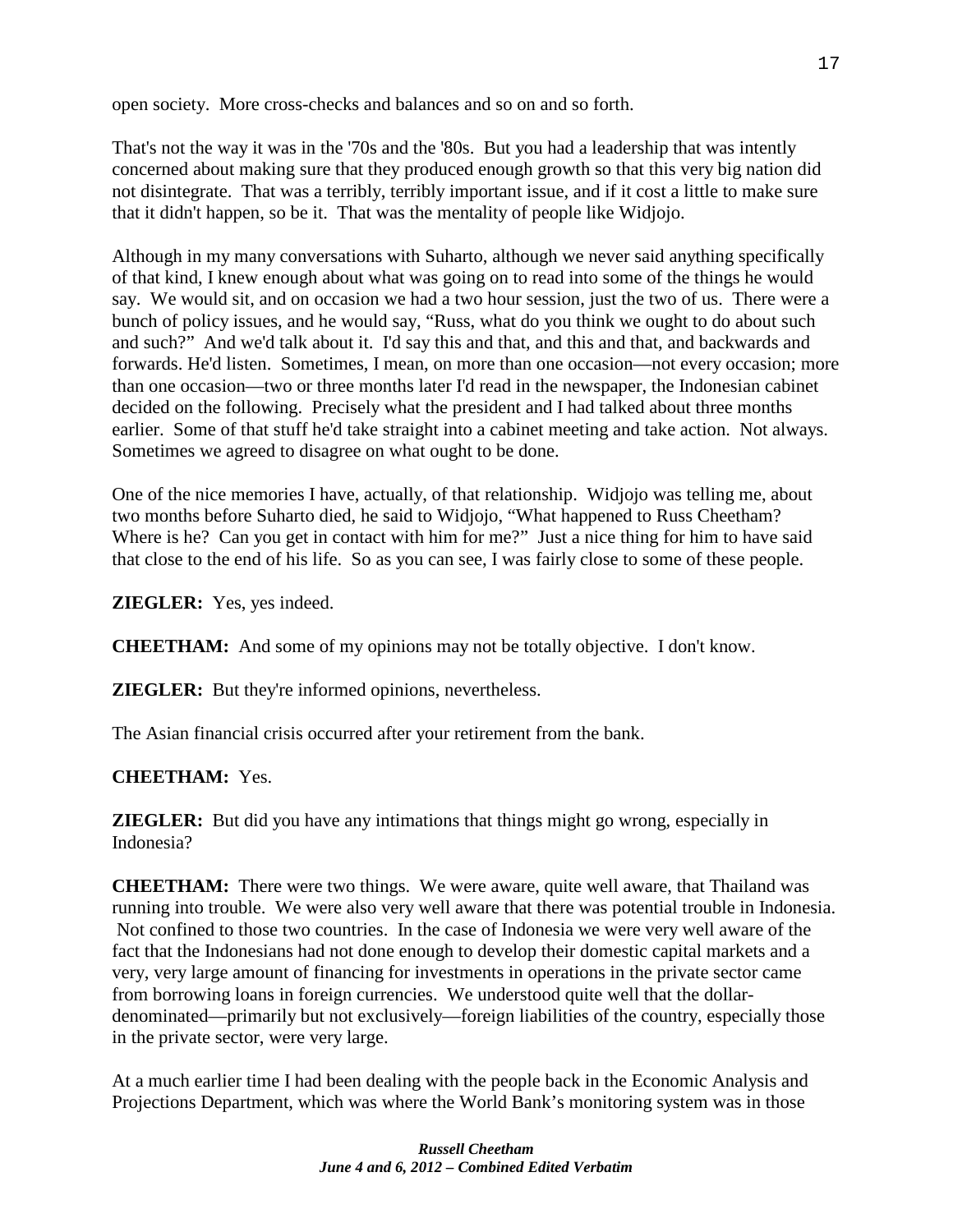days. I had insisted that teams come out to Indonesia to get more accurate information on external debt liabilities in the private sector. We didn't know exactly how much. We didn't know a lot about maturities. I had a number of conversations with people like Sumarlin, Widjojo, about the management of these sort of things, in the event that there was a problem sometime in the future.

At that time, we didn't have the sense that the place was going to crash 12 months later, but we were certainly very well aware that in the event that there was a global or regional downturn in the business cycle or something worse than that, then Indonesia was at risk because it had a huge amount of foreign obligations that were dollar denominated, both public and private. And if there was devaluation, as we'd had in earlier times, a lot of business was going to be under water or out of business.

What I did not expect was the Thailand problem would deteriorate as rapidly as it did. The IMF had been watching the Thailand situation and they were quite concerned, even during my tenure there. Twelve months later, the thing crashed.

After it crashed, it so happened that--I mean, I'd gone to Seattle and I'd started my own business. I was doing quite a lot of consulting work in that part of the world. And I happened to be in Indonesia, among other things, shortly after the crash when the World Bank and the IMF were trying to put programs together. So I sat with Widjojo and Ali Wardhana for several hours to talk about what they were trying to do. And since we were close friends, we had a pretty candid conversation. Widjojo's main complaint was that the IMF and the World Bank were trying to impose something like 50 or 60 conditions on Indonesia to comply with requirements that would then lead to support, financial support.

Widjojo said, "Russ, this is ridiculous to ask us to comply with this much conditionality to get out of this mess. There's no way in the world we can comply with all this stuff. It's too onerous, and there's too many different things. Can you help?"

I said, "I'll try."

When I came back from that trip, I came over to Washington. I called Wolfensohn, and I also spoke to [Sven] Sandstrom. In talking to him I laid out my concerns as shared with me by Widjojo and Wardhana. Sven said, "Yes, we've got a problem. I agree. Could you talk to the vice president about it?"

So I went to see him. I've forgotten his name now. I'd interviewed him for a director's job a few years earlier. So I went to see him and I laid out the concerns that I had. He got very upset that I would be interfering in the activities of the World Bank. So he dismissed them immediately, and life went on.

I spoke to Jim, and I said, "Jim, you've got too many conditions. For God's sake, do something about it. Get rid of some of it. It's not that there's anything wrong with them, but what's wrong with it is you're asking a country to do five times more than they have the capacity to do in the middle of a crisis. It doesn't make any sense."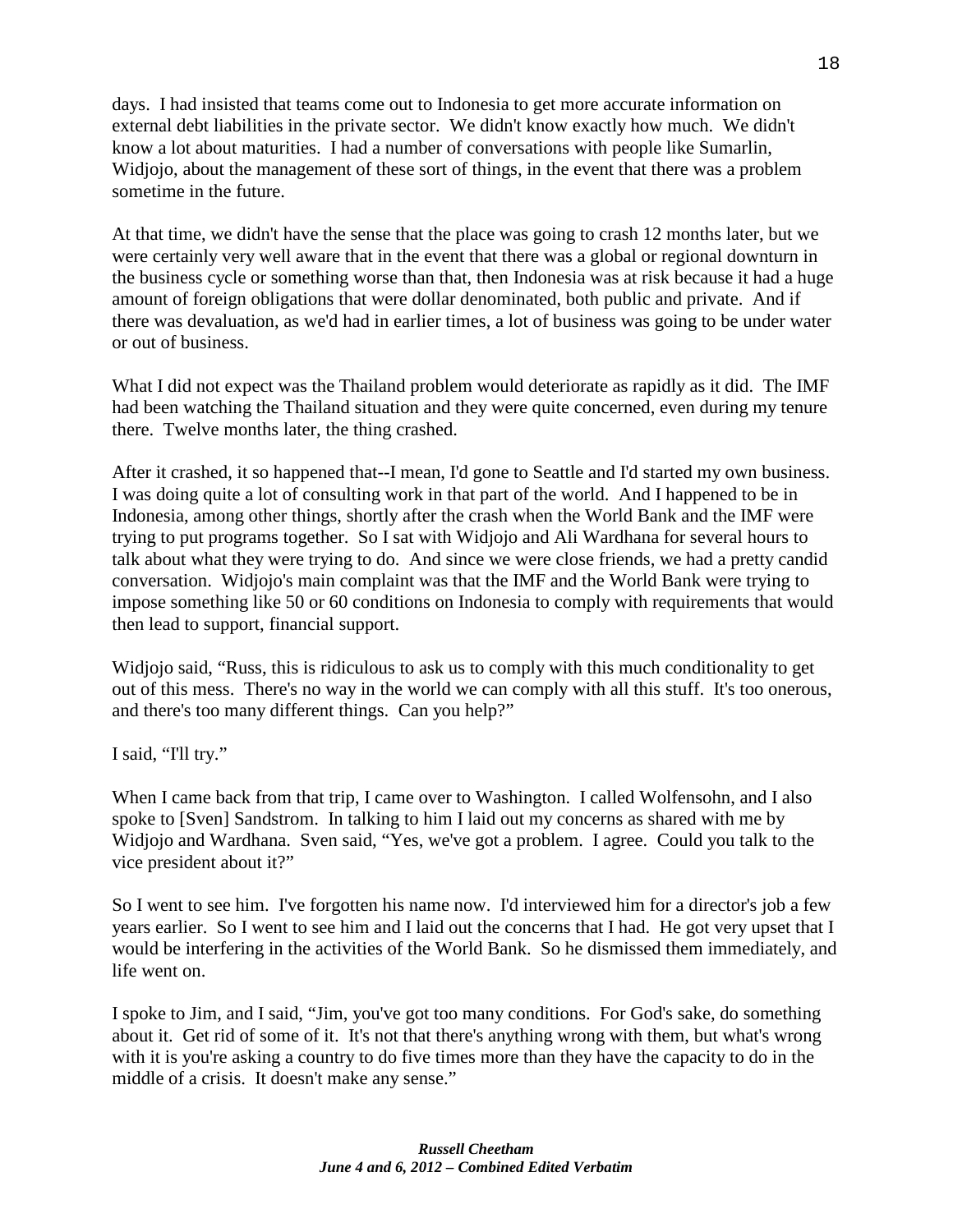So, so much for that.

**[End Tape 1, Side B] [End of session]**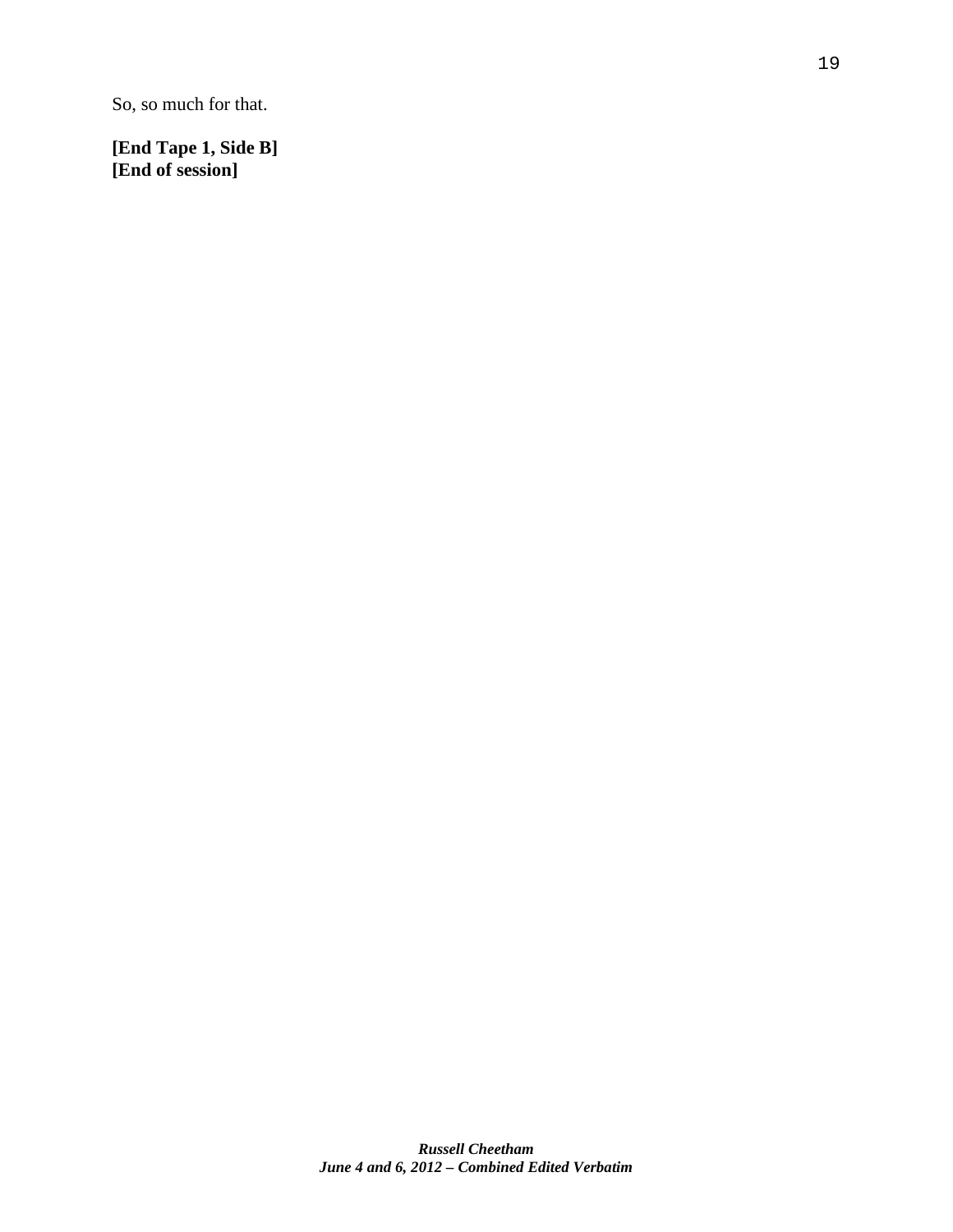## **Session 2 June 6, 2012 Washington, D.C.**

#### **[Begin Tape 1, Side A]**

**ZIEGLER:** Today is June 6, 2012. My name is Charles Ziegler, a consultant with the World Bank Group Oral History Program. I have with me today in the Archives of the World Bank Group Mr. Russell Cheetham. We will be conducting the concluding portion of his Oral History Program interview concerning his experiences with Indonesia.

Well, Russ, I'm glad you were able to come back to sum up your experiences in Indonesia. We'll start with, or by asking you, looking at Indonesia's political and economic development over the last two decades, what were the principal successes and failures of the Bank's engagement with Indonesia, as you see it?

**CHEETHAM:** I think a number of things emerge if you look at the last two or perhaps three decades. Some of the strengths of the Bank's program were a good working relationship with many of the senior policy makers that allowed for a very good dialogue. And that was true in my day there. It was true in the days of Mark [William] Baird and Nick [Nicholas C.] Hope.

But there have been periods when there's been some ups and downs. But that relationship, I think, was terribly important. The senior Indonesians understood very well that they did not have within Indonesia, in the ministries or in the institutions, the sort of analytical capacities they needed for the kind of policy work and policy decisions they had to make. They understood very well that they had to rely on folks from outside.

They respected the work of the Bank. The analytical work was of high quality, and they made considerable use of it. That doesn't mean to say they simply agreed with everything. There were many instances when we had quite different opinions, even if we agreed on the problem, on what would be done to fix it. So it was a very healthy dialogue in that way. I think that is one of the big contributions.

The other things on the lending side. The Bank initially put a lot of effort into helping build up agriculture in a major way that had direct implications for poverty reduction. And as you know, Indonesia has had, through the Suharto period and continuing on, has done extraordinarily well in reducing the incidence of poverty in the country. There's still a lot of it, but it's a heck of a lot better than it was 30 years ago when I went in there. In the early 1970s the incidence of poverty, best estimates in those days, about 70 percent of the population was below the poverty line. We got that down around 10 or 12 percent in 30 years. There are very, very few countries in the world, big countries like Indonesia, that have done that. And it's an achievement, not simply of President Suharto and his colleagues; it's an achievement of the entire country and it's a very impressive one. I don't think enough emphasis is given to some of those things. So in that sense, I think the World Bank played an important role in supporting some of the things the Indonesians wanted to do to directly address poverty.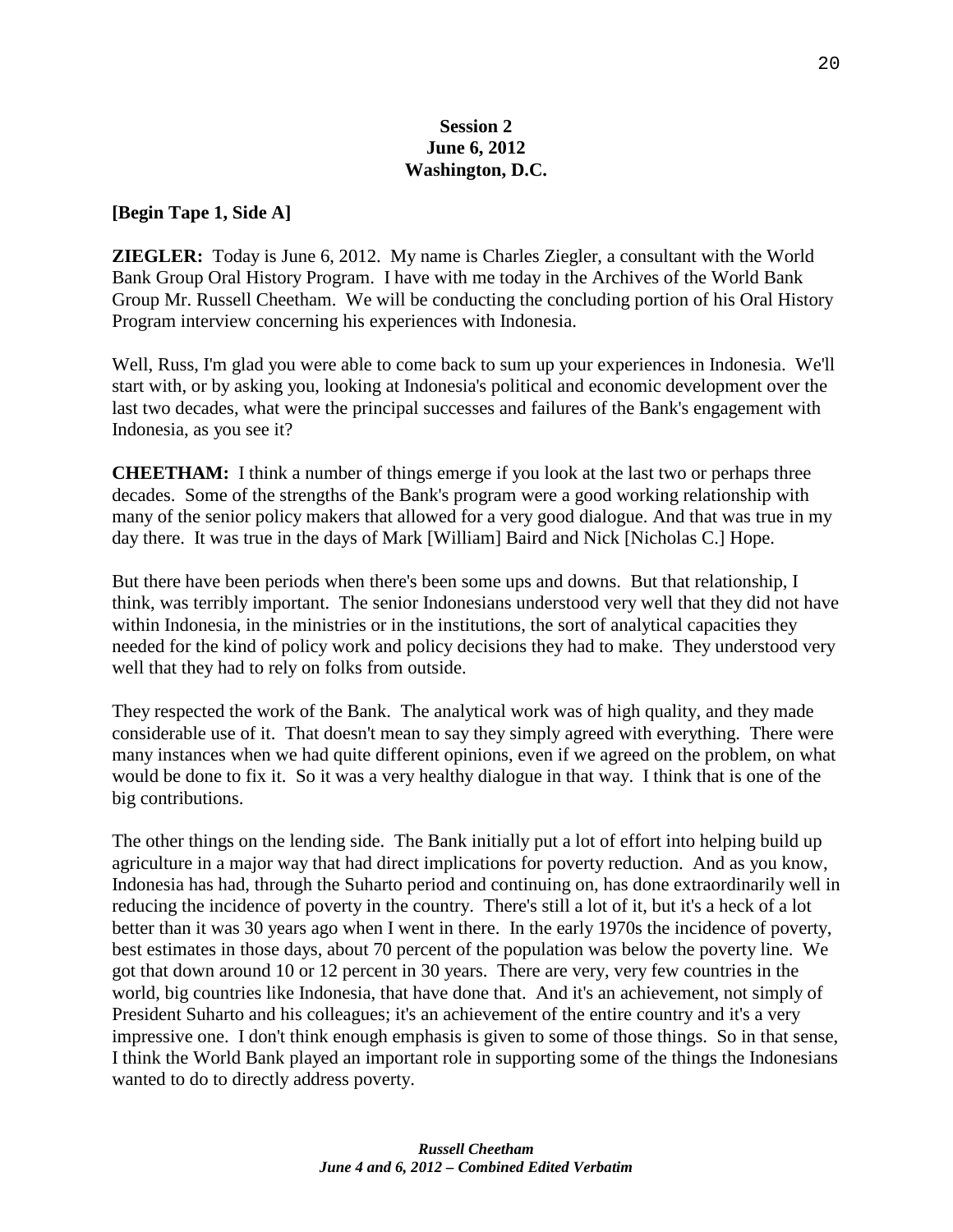Apart from the agriculture program, another very important program was the on-lending arrangements, the on-lending arrangements to small borrowers through the banking system. We had a few ups and downs over the years, but that evolved into a very, very important program. I find a lot of people talk about the importance of small scale lending to women and things like that.

# **ZIEGLER:** Micro credits.

**CHEETHAM:** Micro credits. But, you know, what a lot of people don't recall is that the Indonesian micro credit program was huge in relation to almost anybody else's. It was very big and very successful. We used to do analysis on those programs, lending to very small people, and we found that the returns on that and the repayment records were far superior to Bank lending in Indonesia for meeting large scale borrowing.

The other thing that I think where the Bank made an important contribution—not enough in my view; we could have done more—was in supporting education. You know the story in Asia. The extraordinary growth rates in Asia since the 1960s have been driven by high levels of investment. In a number of countries like Korea and Taiwan and Malaysia, countries that had started off with a very good education base, have a reasonably well-educated labor force.

**ZIEGLER:** You'd say that was crucial in the . .

**CHEETHAM:** Absolutely.

**ZIEGLER:** . . development?

**CHEETHAM:** All of the analysis that's been done in Asia all confirms that the importance of those sort of things. Indonesia, like some of the other countries in that part of the world, started with a fairly low education base, and so there was a big catch up. Now, we understood that. Suharto and Widjojo and the other policy makers, they understood that and they pushed very hard to build the education programs. We may have pushed a bit too hard on some occasions and got ahead of capacities to do things, but the basic thrust was terribly important. It's a big country, and there's still more to do in that respect. They've got to build the skills of the labor force even more. These are some of the areas where I thought the Bank had done a good job: in agriculture, in education, some of the basic infrastructure.

The other thing that I think was important about the Bank's operations was that it wasn't concentrated in one part of the country. There was a deliberate effort made to have World Bank operations around various parts of the country. It's a country of many islands.

**ZIEGLER:** Seventeen thousand, I think it is.

**CHEETHAM:** Yes. And even the big ones, there's quite a few of them. And a lot of people. The circumstances in some of these different islands and societies are a bit different. So it required careful attention on the part of the Bank to what was needed in different places and how to go about doing it effectively and so on.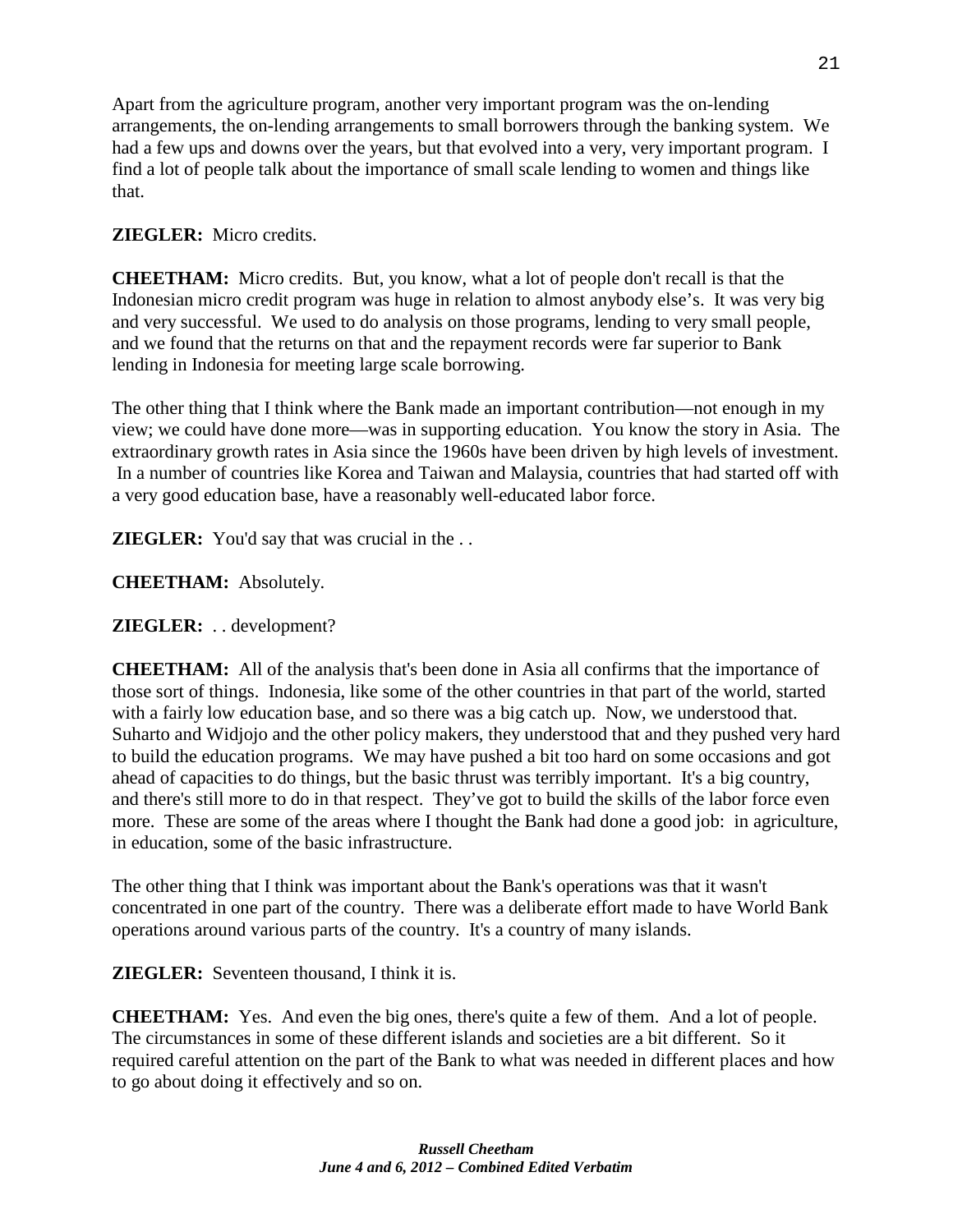Failures? I would rate the overall program of the Bank as being pretty good. I mean, I am well aware the relationship deteriorated pretty substantially after the collapse of the Suharto regime and after the 1997 fiscal crisis. And that, of course, quite predictably led to some serious questions about the credibility of the Bank and the role of the Bank and so on. Not surprisingly, it took a number of years to rebuild that relationship. My understanding is the relationship is quite good now again. It's been rebuilt. Indonesia has moved on. It's a different country. And so my feeling is that there's no reason why there can't continue to be a very strong relationship between the institution and the Indonesian people and government.

**ZIEGLER:** Were there any World Bank activities or programs in Indonesia that you would regard as having been particularly innovative or pioneering?

**CHEETHAM:** On the innovative side, I think the micro finance at the time was—I mean, it wasn't ahead of what was being done in Bangladesh, but we borrowed heavily from that experience. We then applied it on a much bigger scale.

**ZIEGLER:** And very successfully, from what you were saying.

**CHEETHAM:** And very successfully, yes. Now that's led over the years to decentralization of some of these programs. The Indonesian program that has been decentralized is a very big one, and for the most part it's a pretty successful one, as the government decided to move from piloting things to very large scale operations. And that's one I think that was important and successful.

As I said earlier, I think the Bank's effort to support basic education, the development of basic education, was important. It's not that the Bank was a dominant financier, but it did have, I think, a useful contribution to make in that area. And I think in some of the other areas, in infrastructure development, the agriculture as we talked about earlier, important contributions were made.

Some of the areas where the Bank was not so active or not so successful: we got into the transmigration program for a while, but we withdrew pretty early on. We didn't stay in that program.

**ZIEGLER:** There were only a couple of loans on that, I believe.

**CHEETHAM:** Yes, yes. In fact, I had the responsibility of going to the transmigration minister in the 1980s to inform him that the World Bank was discontinuing its lending for transmigration.

**ZIEGLER:** How was that news received?

**CHEETHAM:** That was not a very happy meeting. I was not a very popular person with that minister, at least.

**ZIEGLER:** Now, the Indonesians continued the program on their own, I gather.

**CHEETHAM:** Yes, there's continued migration that's not so much officially sponsored now.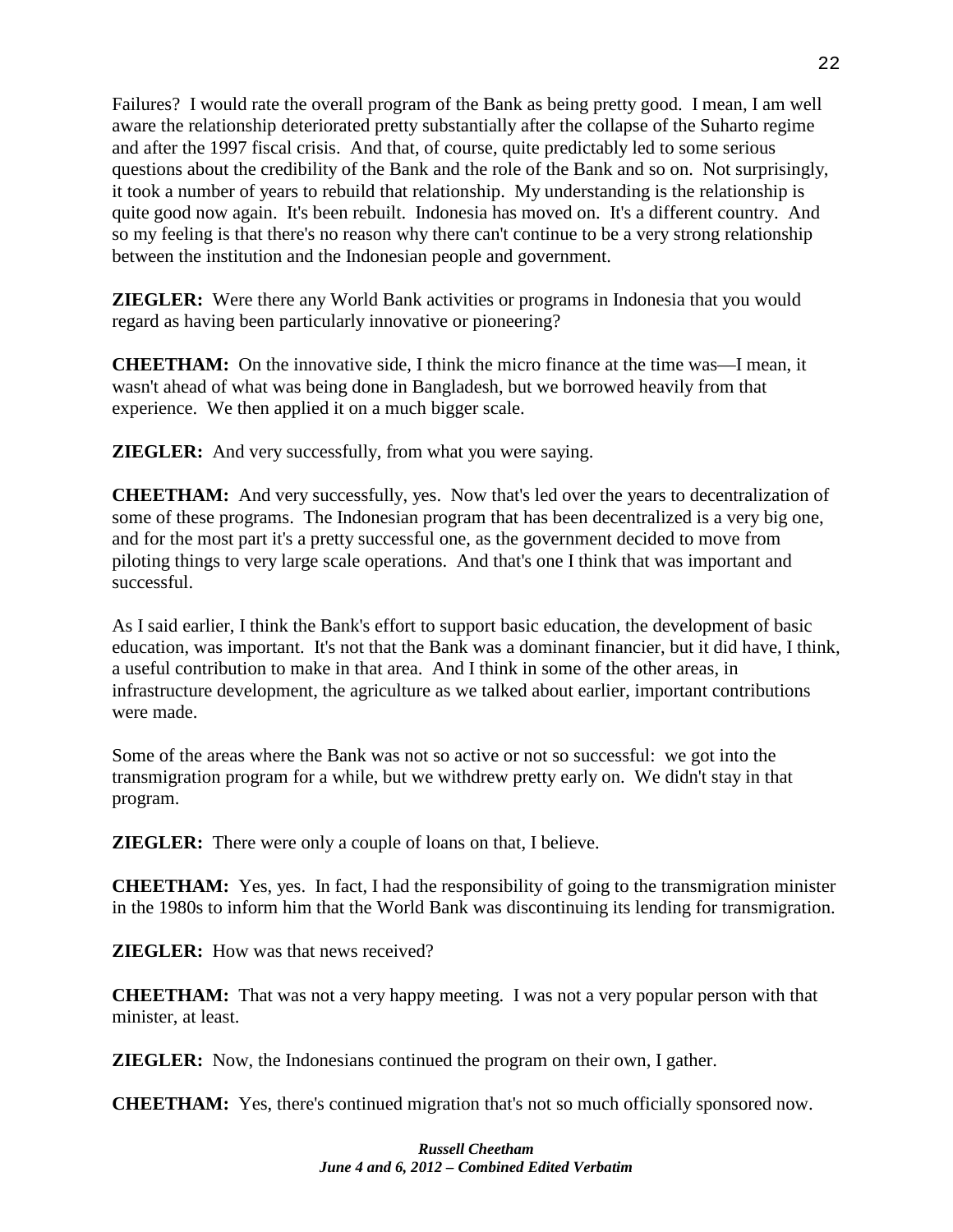I'm not really up to date exactly on this. But with many Javanese families spread around the islands now, there's families that move to somewhere where there's a brother or a sister or cousins or whatever. But exactly what the scale of the movement is these days, I don't know. I'm not sure.

**ZIEGLER:** With regard to the World Bank's analytical and advisory activities in Indonesia, how would you characterize the process and effect that they had?

**CHEETHAM:** I think it was one of the important contributions that the Bank has made, and it's something that, as I've said before, something that was valued a great deal by the policy-makers in Indonesia. As I've mentioned, it's not that they always agreed with what was said, but it made an important contribution to their internal thinking and decisions and discussions.

There were, on a number of occasions, reports that we got to the draft stage that were quite valuable, had an important contribution to make, but in the public domain, potentially controversial. These were reports that we chose not to put into final gray cover. That was very useful for the Indonesians. They did not have to deal with public reactions, but at the same time they had a very good idea of the sorts of policy changes they needed to make without, in effect, having to deal with implicit or explicit public criticism. On several occasions we opted for that strategy and, I thought, in some of those cases rather successfully.

You may have heard in other interviews about one of those reports, one done by Armeane Choksi on trade policy. It had a lot of stuff in it that in the public domain would have created quite a bit of problem for the Indonesians and for the World Bank. The Indonesians liked the report, but they preferred that it not go into the public domain.

**ZIEGLER:** And it didn't?

**CHEETHAM:** It didn't, no. I decided that it would not.

**ZIEGLER:** How, if at all, would you have structured the Bank's engagement with Indonesia differently?

**CHEETHAM:** In my tenure there I was reasonably comfortable with the structure we had. I had considerable independence as a manager. I reported to the vice president, not to the projects and programs directors. And so, from my point of view, managing that relationship worked quite well. I was given a lot of authority, and the Indonesians understood that. I think if I were to do anything differently, going back in time, I probably would have moved more of the Bank's technical staff to the resident office at an earlier time than . . .

**ZIEGLER:** Sort of in advance of the later decentralization?

**CHEETHAM:** Yes, yes. I would have done that sooner. We'd built up to the equivalent of a division of agricultural technical people, but we also had big programs in a couple of other sectors. I think we would have made a better contribution if we had had more technical people there in some of those areas on a full-time basis, as we had with agriculture. But, you know, in those days moving staff to the field was not easy.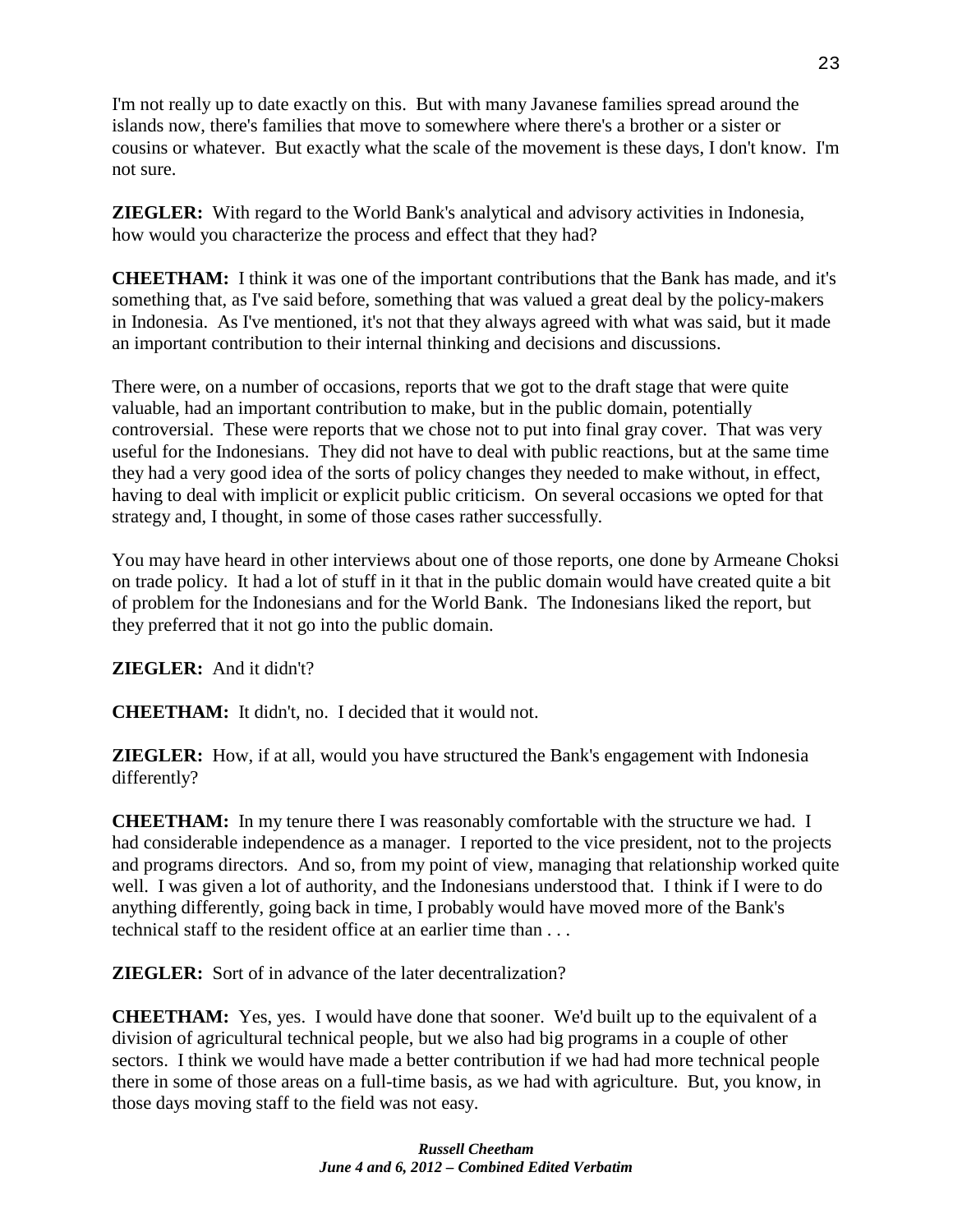# **ZIEGLER:** Right.

**CHEETHAM:** And it was judged to be very expensive. Putting people on airplanes flying halfway around the world was judged to be more cost effective. Lower costs, yes. More effective? I think a question mark can be put against that. But that's the main change I would have made, I think: built up the Resident Staff even more, given it a wider range of staff capacities and different things.

And the reasons for that—you wouldn't do that in every country—but in Indonesia the relationship over the years between the people in the office and people in the government was good. They had access. People in the government would approach Bank staff or would look to Bank staff to come and talk about some of these problems because there was a degree of trust and so on. I'd say that took a bit of a dip after the 1998; it took time to rebuild. But it's back. My understanding is second hand—I haven't been there in three or four years now—but to my understanding this relationship is pretty good again. As long as the Bank delivers services on the lending side and the advice side, training and helping with capacity building, I think the Bank will be respected as an important partner in the country. From a political point of view, this is terribly, terribly important. Indonesia is the largest Muslim nation in the world.

**ZIEGLER:** But it's a moderate form of Islam, as I understand it.

**CHEETHAM:** Yes, yes. Having Indonesia fully engaged with the rest of the world—and now it's important player in the G20 and so on. That's come as a result of it re-emerging as an important economic power. These things are terribly, terribly important. It goes way beyond the World Bank and touches a whole lot of issues that are of fundamental importance to the entire world.

## **ZIEGLER:** Yes.

**CHEETHAM:** And particularly given some of the stresses and strains that we have with the Muslim part of the world. Looked at through the eyes of an American, it's terribly important that Indonesia is successful, that people in that country do see themselves as important in the world scheme of things. That's fundamental. And a little bit of that pie the World Bank can contribute to.

**ZIEGLER:** Well, these two sessions have been very valuable, Russ. Do you have any further thoughts on Indonesia that you'd like to share at this point, as we wind up?

**CHEETHAM:** No. I think we've covered pretty much all we need to at this stage.

**ZIEGLER:** Okay. Well then, thank you very much for your participation in the World Bank Group Oral History Program.

**CHEETHAM:** Thank you.

**[End Tape 1, Side A]**